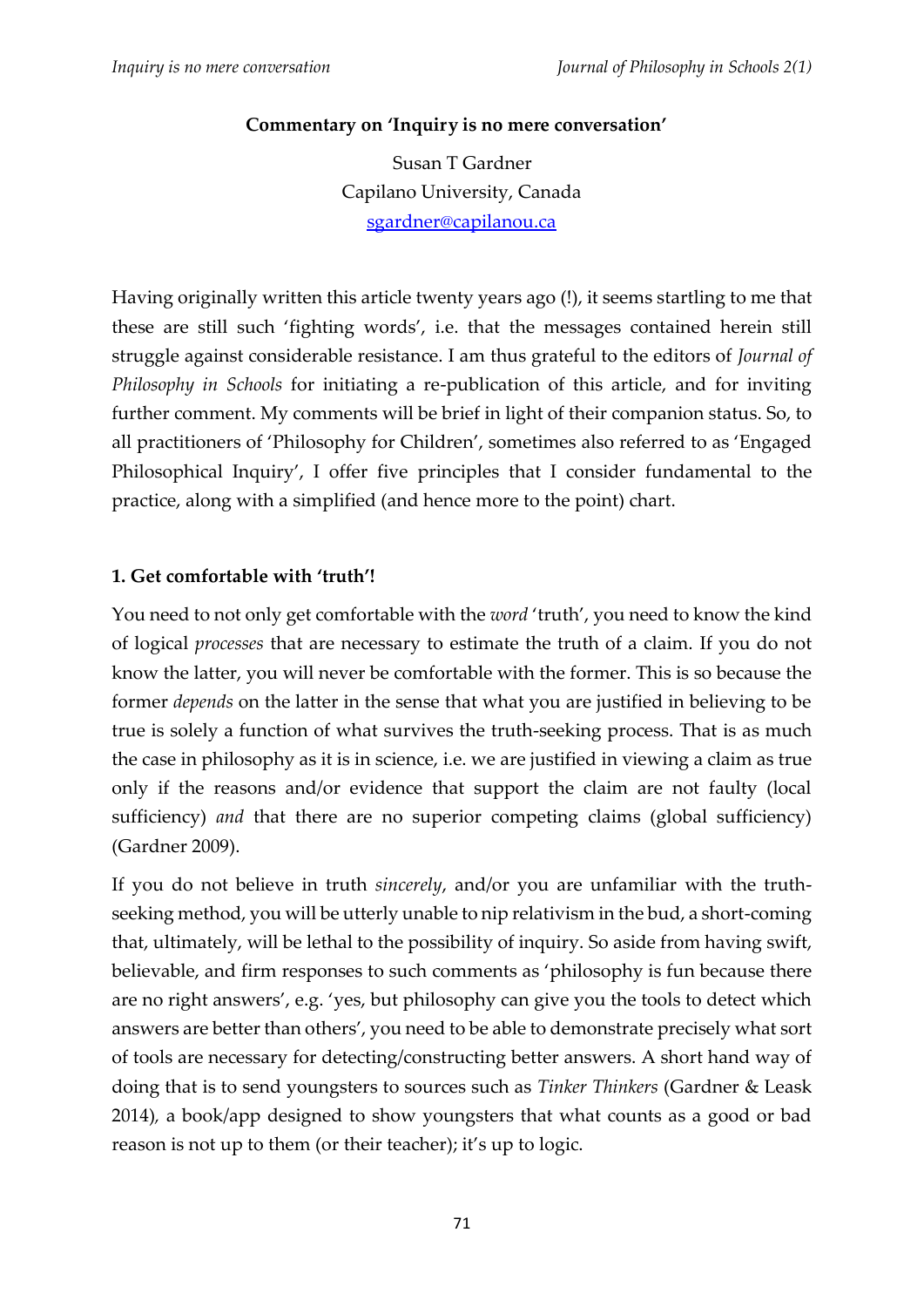### **2. Beware of the difference between 'facilitating dialogue' and 'facilitating inquiry'**

This claim is actually a corollary of the above point (as well as the main theme in the original article) but, nonetheless, it needs the status of its own point here because so much that is 'just dialogue' continues to pass for 'philosophical inquiry' solely on the basis of trappings or context. Simply because a happening is *called '*philosophy'*,* e.g. 'a philosophy café', does not, in and of itself, lend credence to the claim that what is going on is 'philosophy'. Nor even if the topic picked is central to the philosophical domain. If what is going on is not genuine *inquiry*, i.e. if what is going on is not founded on a collective commitment to move toward truth—as opposed to, say, the fun of exchanging opinions, then what is going on is *not* philosophy. This risk of mistaking dialogue *per se* for philosophical dialogue is even greater in an educational setting. This is so because the distinction between monologic and dialogic teaching is so dramatic, and the transition so wrenching, that teachers who manage this move are easily seduced into believing that *dialogue per se* is surely the main event—that somehow, if the children are talking, something miraculous will occur. However, to press the point made in the original article, letting go of the reins of power *per se* is *not* sufficient to create an environment in which inquiry will flourish.

Though several suggestions for moving toward depth were offered in the original article, I have since come to believe that such boot-strapping will never be sufficient to bring philosophy to 'philosophy for children'—which brings us to Principle 3.

### **3. You need to bring 'Philosophy' to 'Philosophy with Children'**

Facilitating a dialogue *toward truth,* as opposed to facilitating merely to get dialogue happening, requires, I have come to believe, a fairly sophisticated philosophical background. In an article, co-authored with Barbara Weber (2009), we argued that such a background (specifically we suggested a minimum of five philosophy courses) is critical *not* because this is optimal, but because COIs facilitated by un-philosophically trained individuals can actually reinforce poor reasoning, since such reasoning will pass unnoticed and hence unchecked. We mentioned, also, the added danger that philosophy-free philosophy may not only hamper attempts to gather empirical evidence to testify to the benefits of P4C, it may actually prove the reverse, i.e. that it is counter-productive.

On the optimal side, we argued that a philosophical background ensures that

a facilitator can … act as a conduit to a whole other non-physically-present community of inquirers who have already exerted lifetimes of effort and energy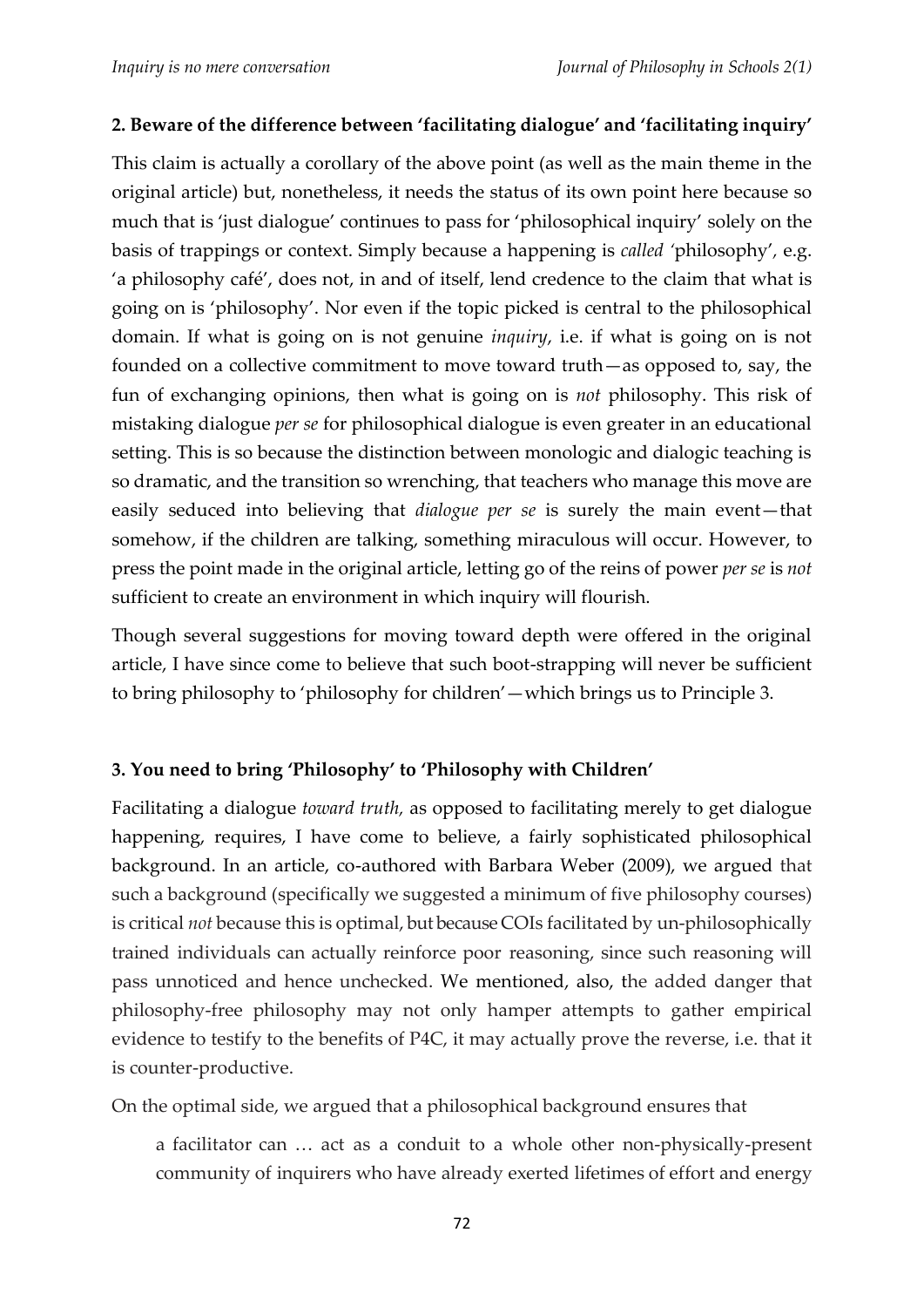in trying to clarify and to move toward truth on innumerable pressing human issues. Access to such past inquiry can jump start stalls in philosophical investigation so that modern-day communities need not reinvent the wheel. (Weber & Gardner 2009, p. 26)

We concluded with the claim that,

one can still argue that there is merit in learning a little about being a P4C COI facilitator, as long as in the process, one is trying to seduce those who get "bitten" by the method into acquiring a much greater wealth of philosophical education, and as long as one makes it clear that, without philosophy, this is not philosophy. (Weber & Gardner 2009, p. 29)

### **4. It is all about 'The question'**

**.** 

You cannot inquire without a question; you cannot inquire well with a messy or moving question; you cannot inquire through dialogue alone (either with others or with yourself) without a *philosophical* question. Since formulating 'dialogical inquiry questions' is such a challenge, it is hardly surprising that the original P4C dictum that participants of COIs themselves formulate the questions for inquiry has come under attack. <sup>1</sup> Many in the field now advocate that participants be provided with questions. Though this strategy certainly short-circuits the risks that 'bad' questions engender, if used chronically, it will rob participants of the practice of formulating the sorts of questions that are absolutely vital for constructing meaning within their own lives. Thus, a middle ground might lie in first teaching participants what dialogical inquiry questions look like, and then helping them reword original offerings so that they are indeed philosophical. At a minimum, participants need to be advised that such questions must be (1) *non-empirical* (it's a non-starter if you can find the answer on the internet); (2) '*trapeze*' questions (one can imagine each side being supported by a large portion of the community); (3) sufficiently *precise* (so that it can be assumed that everyone in the community understands the question in the same way); (4) and *relevant* in the sense that it can presumed that the answer to the question will potentially have an impact on the participant's behaviour (i.e. this is not just fun and irrelevant 'reasoning games'; this is important meaningful work).

<sup>&</sup>lt;sup>1</sup> For a thorough analysis of 'the question', and its recent history in the P4C movement see Wendy Turgeon's article 'The art and danger of the question: The history of the question and its place within the practice of Philosophy for Children', *Mind, Culture, and Activity.* Spring, 2015.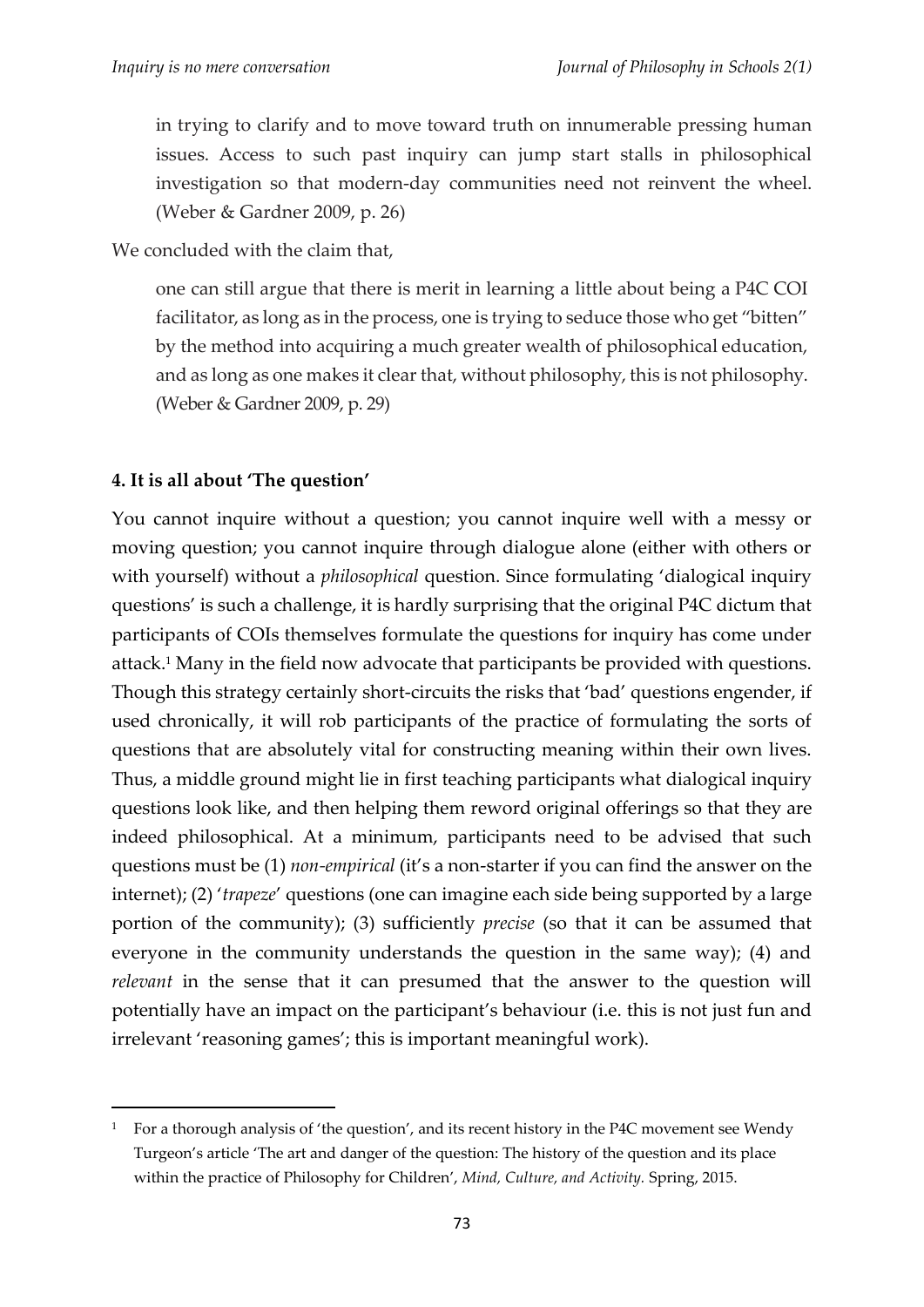#### **5. Keep your eye on** *you***!**

- 1. *You* are *your* best guide: If you aren't learning anything, they aren't either.
- 2. *You* are *their* best guide: Your enthusiasm as you learn will be their guide.
- 3. This is not a popularity contest: Keep your eye on the prize, i.e. truth**.**
- 4. If you assist good reasoning and eliminate poor thinking, *progress toward truth* will be made. Ultimately, that is what is reinforcing. So don't worry too much about the particulars.

What a difference 'truth' makes!

|                                              | 1. Facilitated conversation<br>(without a view toward truth).                                                                                        | <b>Community of Inquiry</b><br>(with a view toward truth)                                                                                                                                                                                          |  |
|----------------------------------------------|------------------------------------------------------------------------------------------------------------------------------------------------------|----------------------------------------------------------------------------------------------------------------------------------------------------------------------------------------------------------------------------------------------------|--|
| Group dynamic;                               | Facilitator models active listening,<br>facilitator responsibility ensures that multiple viewpoints<br>are aired and that opinions are<br>supported. | 1. plus tracking truth by staying<br>on topic; assisting good thinking<br>and eliminating poor reasoning.                                                                                                                                          |  |
| Skill acquired                               | Rhetoric and listening skills; the<br>importance of reasons                                                                                          | 1. plus a belief in truth and,<br>therefore, the importance of<br>cooperative inquiry.                                                                                                                                                             |  |
| Knowledge and<br>understanding               | Moderate acquaintance with the<br>viewpoint of others                                                                                                | A more complex view of the issue<br>as a function of multiple<br>viewpoints                                                                                                                                                                        |  |
| Value acquisition and<br>character formation | Impulse control; listening though<br>perhaps not hearing others'<br>viewpoints; bad reasoning<br>reinforced.                                         | Impulse control; hearing the<br>viewpoints of others, particularly<br>as they relate to the possibility of<br>the forward momentum; bad<br>reasoning will be short-circuited;<br>an inquiring mind; self-correction;<br>patience and perseverance. |  |

Susan Gardner's *"Inquiry is no mere conversation (or discussion or dialogue): facilitation of inquiry is hard work!*" was originally published in *Critical & Creative Thinking* Volume 3: Issue 2, October 1995: pp.38-49 and re-printed in *Analytic Teaching* Volume 16: Number 2, 1996: pp.102-111.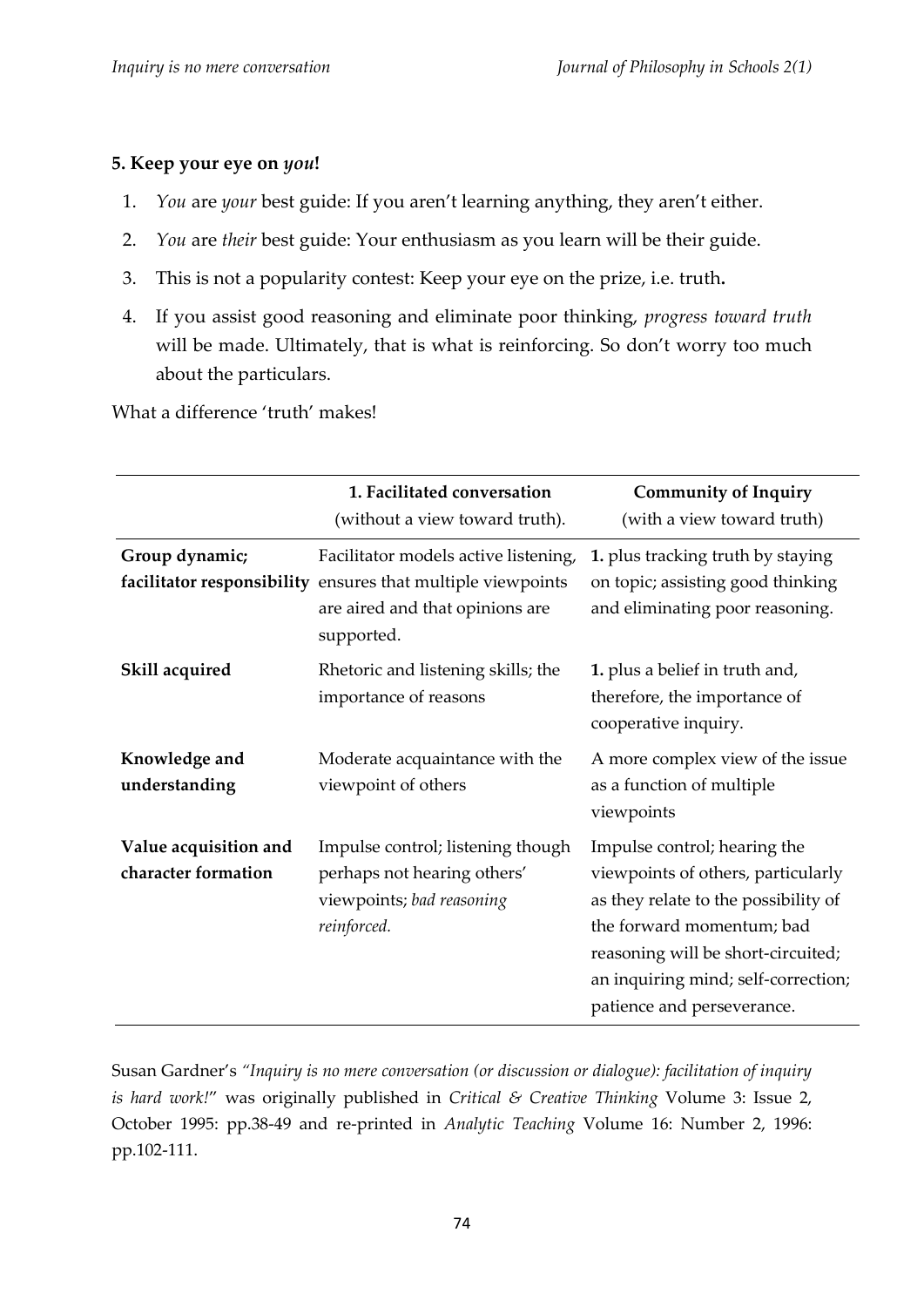#### **Original article**

# **Inquiry is no Mere Conversation (or Discussion or Dialogue) Facilitation of inquiry is hard work!**

*Analytic Teaching***, 16(2), pp. 102-111**

There is a long standing controversy in education as to whether education ought to be teacher- or student- centered. Interestingly, this controversy parallels the parentvs. child-centered theoretical swings with regard to good parenting. One obvious difference between the two poles is the mode of communication. "Authoritarian" teaching and parenting strategies focus on the need of those who have much to learn to "do as they are told," i.e. the authority talks, the child listens. "Non-authoritarian" strategies are anchored in the assumption that youngsters ought to be encouraged to develop their natural interests and talents and hence that it is important to allow the children to do the talking and that adults listen. Both strategies seemed flawed due to the absence of the inherent wisdom of its opposing view.

This chasm can be overcome. *The Community of Inquiry,* a pedagogical method used in *Philosophy for Children,* demands a method of communication which is able to bridge this gap. *A Community of Inquiry is* neither teacher-centered and controlled nor student-centered and controlled, but centered on and controlled by the demands of truth. Truth is absolutely essential to this method; it is only because of progress toward truth that participants are ultimately convinced of the fruitfulness of the process. Truth, however, is a hard taskmaster; it places severe restrictions on participants and puts exacting demands on the facilitator. These inherent restrictions and demands are too often underplayed, overlooked and sometimes seemingly overtly denied (see Reed 1992a) by those who, quite correctly emphasize that ultimately this method depends on maintenance and enhancement of student autonomy. This underrating of the role of the facilitator has led to a severe undervaluing of this otherwise brilliant pedagogical method, but worse, it has left novice teacher/facilitators ill prepared to utilize this method successfully.

### **Progress toward truth is important**

There is perhaps an obvious, though relatively superficial sense in which progress toward truth is vital to the practice of inquiry and that is that if such progress is not made, the term *"Community of Inquiry"* becomes a misnomer. That is, properly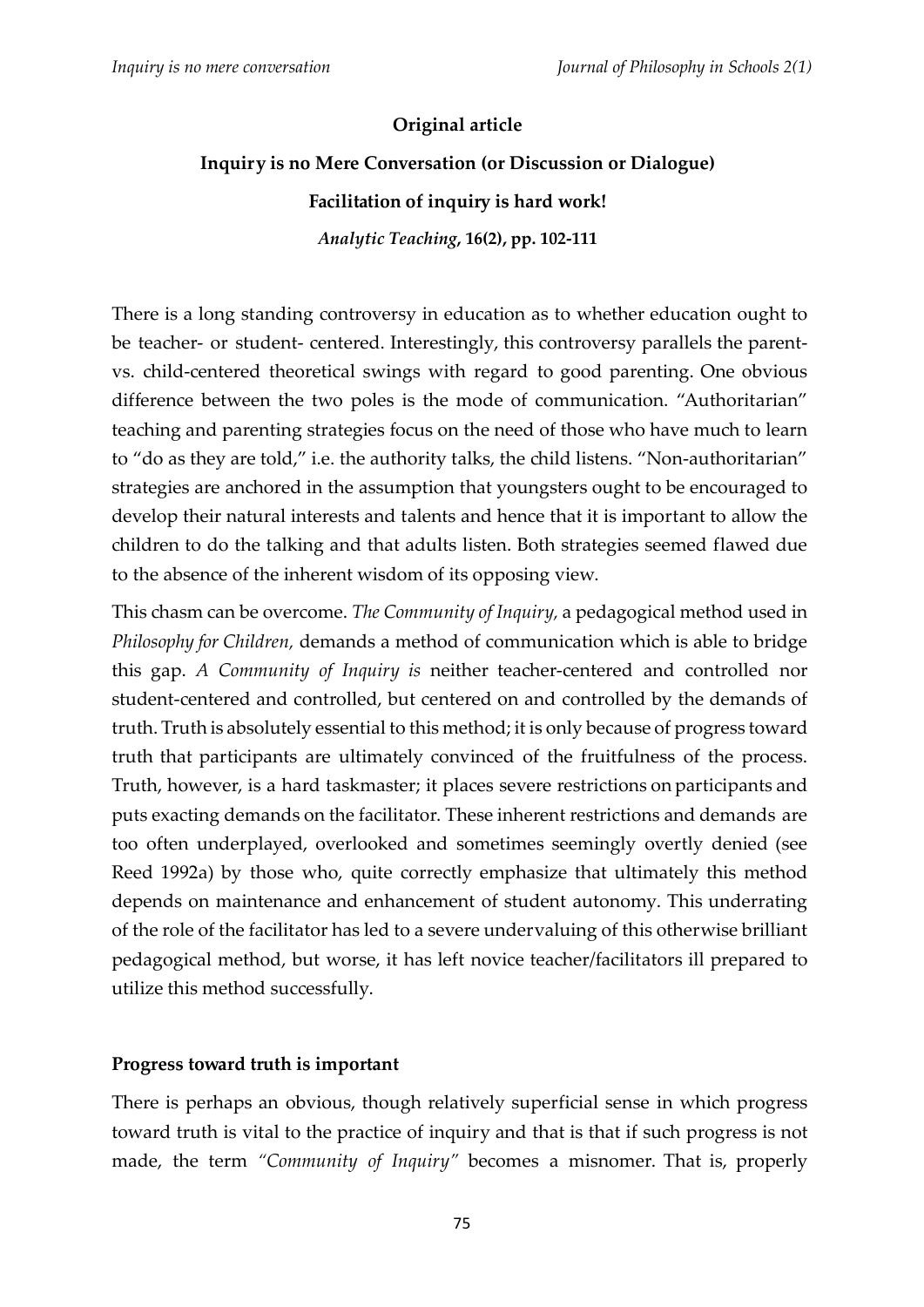speaking, in order to be said to "inquire," one must not only inquire about *something*  (more will be said about the importance of maintaining focus later on), one must also make some progress - at least if such progress is possible. If you are inquiring after my health but do not pause long enough to find the answer, you cannot be described as genuinely inquiring. And certainly if one is said to *successfully* inquire, surely one must have a substantially clearer picture of the topic under investigation at the end of the process of inquiry than at the beginning. If a *Community of Inquiry is* to be worthy of its name, in other words, it must make some progress toward "the truth."

Aside from the problem of conceptual inaccuracy, there are two more substantial reasons why it is important for a *Community of Inquiry* to make progress toward truth. The first is that such progress is a vital reinforcer of the practice. That is, if the discussion never goes anywhere, if it remains mere conversation that touches first on one topic and then another, the worthiness of the process will never be reinforced by the worthiness of the product. Learning a sport provides a helpful analogy. Even if horseback riding lessons were both fun and good for one's physical health, if they never produced a product, i.e. a better horseperson, one's enthusiasm and confidence in the process would inevitably pale, as no doubt it would for one's instructor. If we want students to be sufficiently enamored with the practice that they will utilize with confidence and enthusiasm the skills and dispositions acquired within the framework of the *Community of Inquiry* outside of the classroom and if we want teachers to take this pedagogy sufficiently seriously that they willing make room for it alongside such clearly important basics as reading, writing and arithmetic, then both students and teachers must be convinced that this practice is productive. Like reading, writing and arithmetic, thinking in and of itself or even enhanced through community inquiry is not an end in itself; its value lies in the fact that it leads toward truth. If we want the practice to be valued, we must be sure of its associated with its intended product.

The second reason that progress toward truth is vital to a *Community of Inquiry is* that such progress is necessary if participants are to develop those clusters of skills and habits of mind that may be uniquely but are at least typically fostered with chronic exposure to a Community of Inquiry (See appendix I). Details of this important point are not possible within the confines of the present conditions, however a brief explanation of some of the items in column 2 of the chart (particularly as compared to column I in which progress toward truth is not presumed and which is too often the product of poorly trained novice facilitators) should serve to illustrate this point.

If progress toward truth is not a relatively predictable product of inquiry, one cannot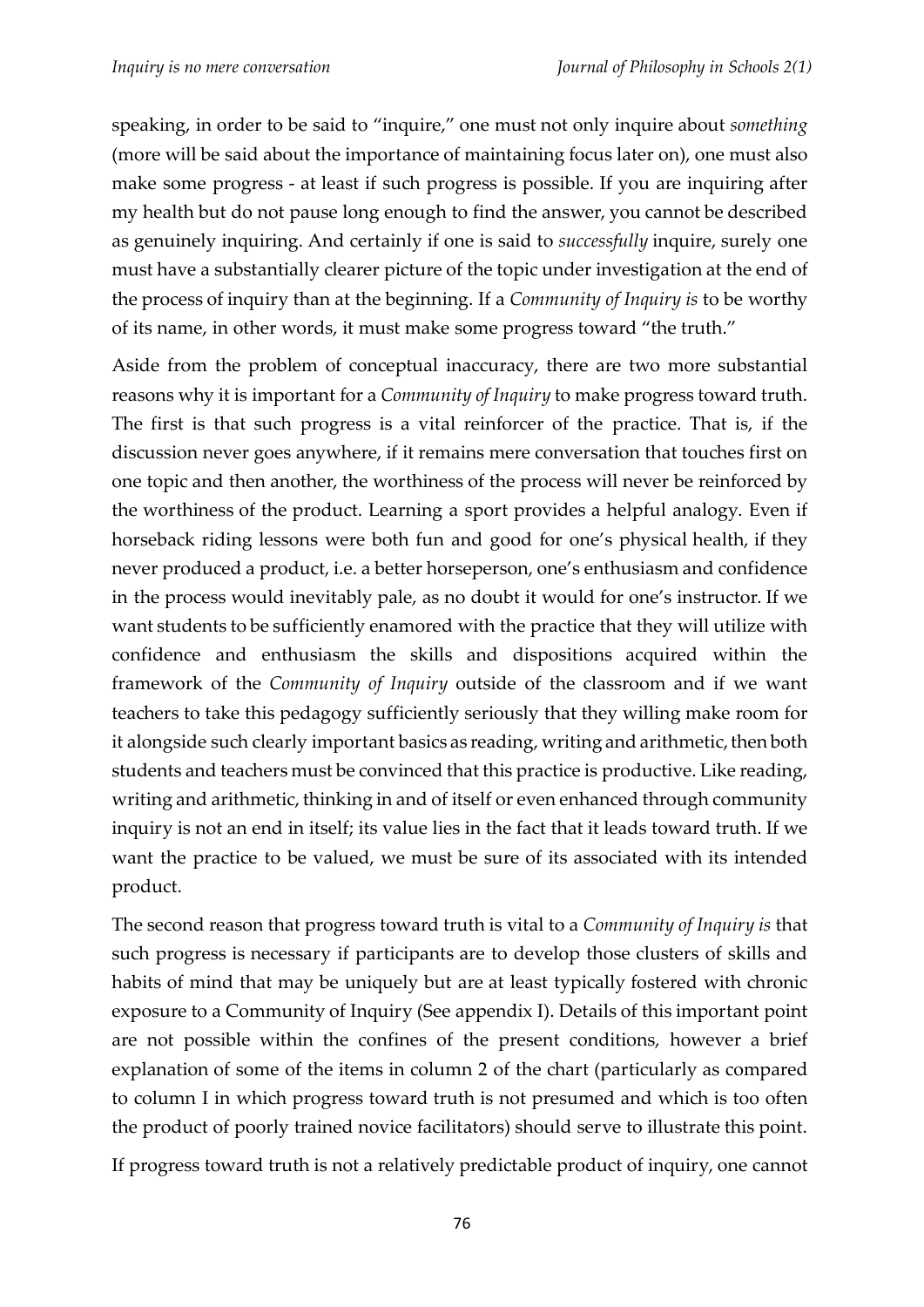expect the participants of a *Community of Inquiry* to develop an inquiring mind (as such a habit is not seen as fruitful); the capacity to see the complex in the relatively mundane (as there is not sufficient focus nor progress to produce a more comprehensive/complex picture of the issue under inquiry); a deep respect for others as potential contributors to a highly valuable product, i.e. truth (as truth is not the product); a ready ability for self-correction in light of more plausible truth claims (as there is no progress toward truth); a confident understanding that pursuit of truth requires both patience and perseverance (which quite obviously can only be developed through frequent pursuits of truth); an appreciation of the difficulty of good reasoning (i.e. as the difficult task of progress toward truth is not experienced); that unique sense of integrity which balances empathetic listening with courageous support for one's own point of view (which ultimately depends upon a deep appreciation of the primary importance of truth).

In his book, *Philosophy goes to School,* Matthew Lipman writes of the importance of progress toward truth, though his writing is so rich with insight, particularly with regard to the processes and procedures of inquiry that I fear that his comments with regard to the importance of truth as its regulative ideal are too often overlooked. Mat writes:

*When a class moves to become a community of inquiry, it accepts the discipline of logic and scientific method; it practices listening to one another, learning from one another, building on one another's ideas, respecting one another's points of view, and yet demanding that claims be warranted by evidence and reasons. Once the class as a whole operates upon these procedures, it becomes possible for each member to internalize the practices and procedures of the others, so that one's own thought becomes self-correcting and moves in the direction of impartiality and objectivity. At the same time, each member internalizes the attitude of the group toward its own project and procedures, and this translates into care for the tools and instruments of inquiry as* **well as respect for the ideals (e.g., truth) that serve both to motivate the process and regulate it.** (Lipman 1988, bold italics added)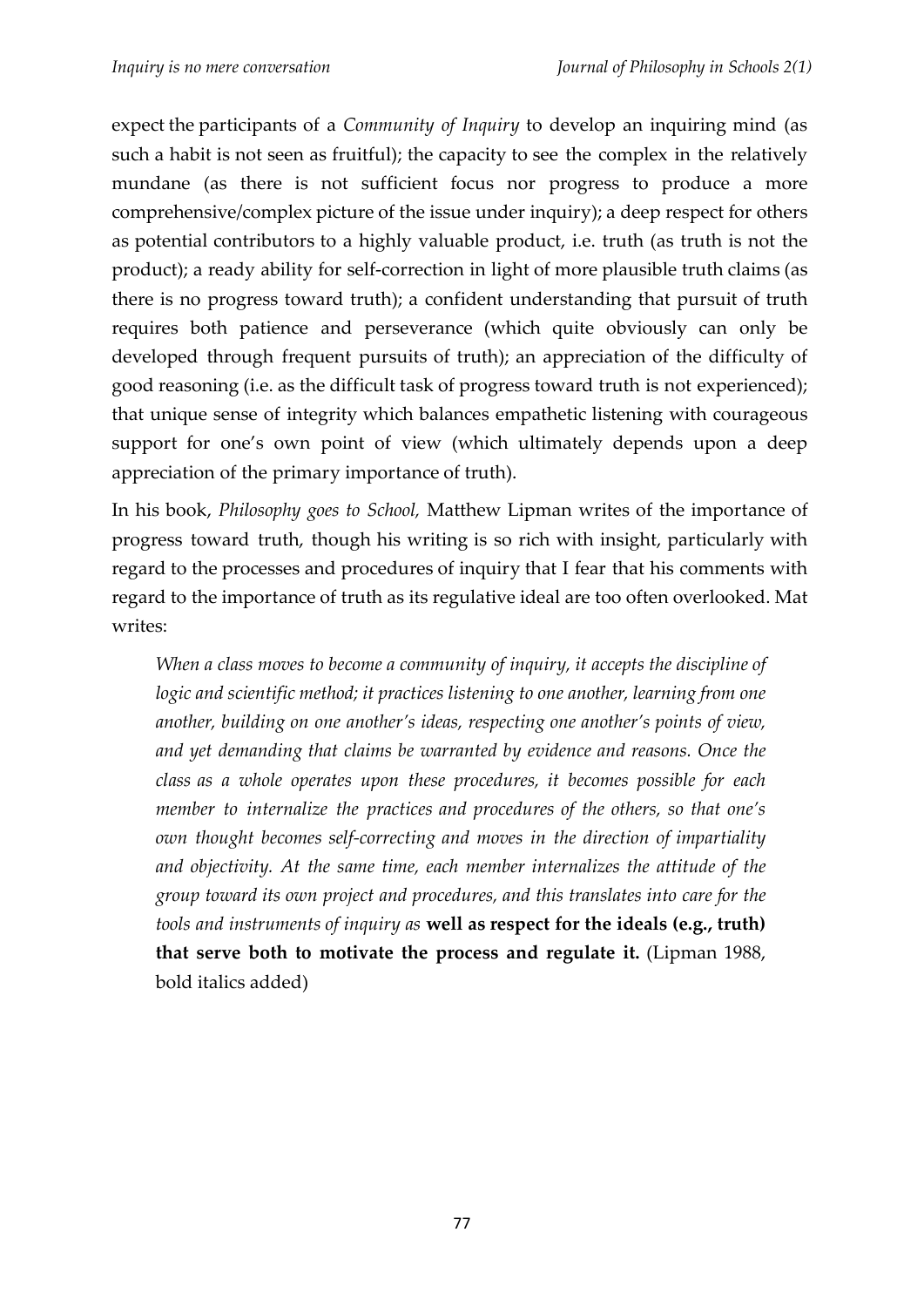**.** 

#### **The problem: overestimation the role of "facilitation"**

Novices to the practice of co-operative inquiry often get the impression that success depends largely on "facilitation." This is so for a number of reasons.

#### *1. Both the literature and teacher guides stress the danger of "over-intervention."*

Novice facilitators are admonished that if this is to be a genuine inquiry, participants must be able to "follow the inquiry whereverit leads" (Lardner & Moriyon 1992; Sharp 1992) that "rather than force the children to stay on task... (the) conversation (should be) flexible enough to follow the students' interests..." (Reed 1992a, p. 163) and so on. There is a sense in which all these messages are important, particularly when attempting to infuse the practice of community inquiry in a hitherto relatively authoritarian educational atmosphere. However, there is also a sense in which such comments can be highly misleading. Such admonitions communicate the impression frequently unintentionally - that letting go of the reins of power *per se is* sufficient to create an environment in which inquiry will flourish.

# *2. Both the literature and teacher guide stress the natural philosophical prowess of students.*

Interestingly enough, even the very name "Philosophy for Children" may suggest to many that children are natural philosophers and that, given an unfettered environment in which quality of thought alone is monitored, they will engage in genuine philosophical inquiry. As well, in their attempt to bolster the confidence of novice facilitators with regard to their capacity to competently handle philosophy in the classroom, and perhaps also in their effort to reinforce respect for students which is an important prerequisite for a successful community, teacher-guides sometimes romanticize the "natural" philosophical capacity of youngsters. This belief in children's unaided natural philosophical propensity is further fostered by such comments as those made by Lipman in his *Philosophy in the Classroom* that "under suitable circumstances, a room full of children will pounce on an idea in the way a litter of kittens will pounce on a ball of yarn thrown in their direction. The children will kick the idea around until it has been developed, elaborated upon, ..." (Lipman 1980, p. 104) (although, it must be stressed that Mat also emphasizes the importance of teacher intervention<sup>2</sup>).

<sup>2</sup> Thus he says that "...itis the teacher who, at least in the classroom, can manipulate the environment in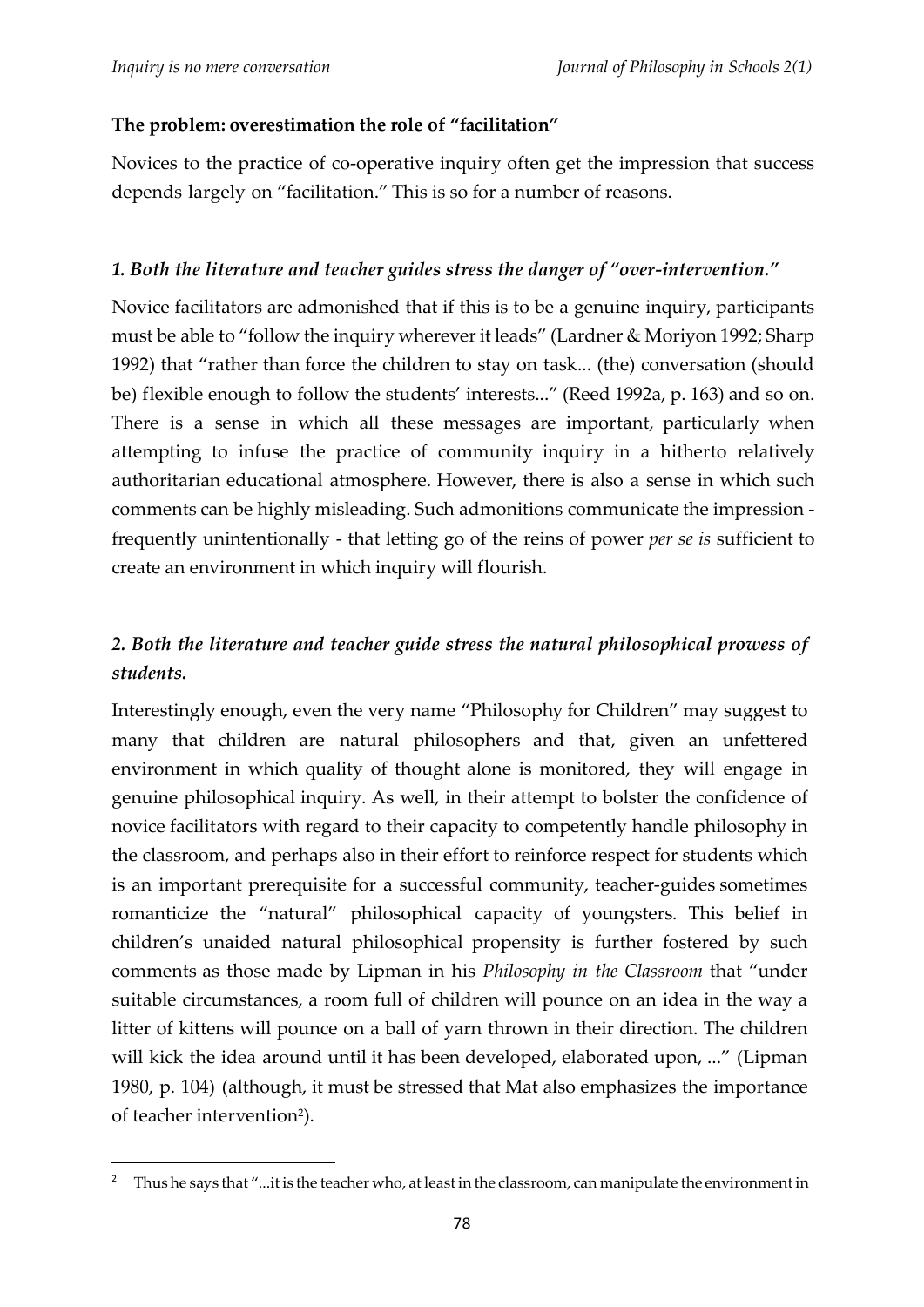#### *3. Modeling.*

Over and over again, advocates of *Philosophy for Children* in particular and the *Community of Inquiry* in general stress the Deweyian belief that teachers-in-training must learn by the same method they intend to utilize in the classroom (Lipman 1988, p. 4). There is as much merit in this philosophy as there is in the seeming contradiction of didactically teaching others that didactic teaching does not work. "Modeling," therefore, has become the method par excellence by which this highly teacher-sensitive practice is supposed to be transmitted. The problem with relying solely on "modeling," however, is that, as is the case with much expertise, the techniques used by outstanding facilitators are often invisible<sup>3</sup>; to an on-looker, the inquiry process may very well appear as if it is proceeding under its own steam with the facilitator doing little else than being a traffic cop. Because modeling, masks the intricacies and in particular the philosophical nuances employed by experts for ensuring a successful community, this method of "transmission" reinforces the belief that "facilitation" of group discussion alone (albeit up-graded by rigorous attention to the quality of thought), will produce a self-correcting dynamic forward- moving *Community of Inquiry.*

#### *4. Short-Cuts.*

 $\overline{a}$ 

Their enthusiasm for this outstanding program and its innumerable and often immeasurable as well as desperately needed benefits combined with their pragmatic acceptance of the fact that there is very little educational funding available for novel programs, even less time, and still less risk-taking propensity on the part of traditional

such a way as to enhance the possibility that the children will continually grow in philosophical awareness. It is the teacher who can elicit the themes in each of the chapters in the philosophical novels, who can point out themes the students in the classroom fail to identify, who can relate the themes to the children's experience when they seem to be having trouble doing so on their own, ... Further it is the teacher who, through questioning, can introduce alternative views with the aim of always enlarging the students' horizons, never letting complacency take precedence. In this sense, the teacher is a gadfly, encouraging the students to take the initiative, building on what they manage to formulate, helping them question underlying assumptions of what they arrive at, and suggesting ways of arriving at more comprehensive answers" (Lipman 1980, p. 83).

<sup>3</sup> I am reminded of a comment by a riding teacher that communication between an expert rider and a horse are virtually invisible to the on-looker. This no doubt contributes to the common misconception that riding is simply a matter of sitting on a horse.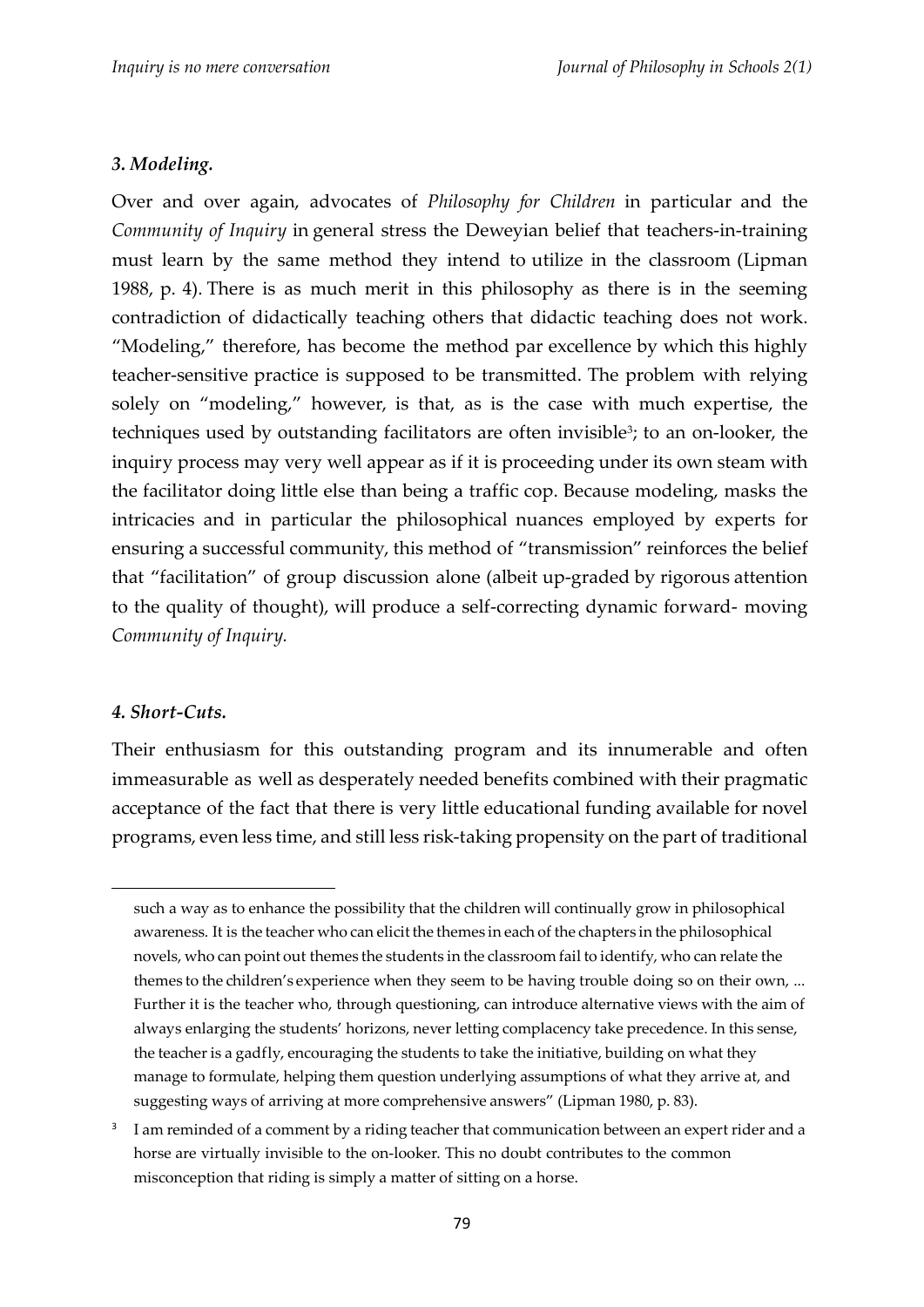educators, alongside a voracious hunger for "quick-fix" solutions to mounting educational ills, have prompted advocates of *Philosophy for Children* in particular and the practice of *Community Inquiry* in general to promote short-cut "short" teachertraining programs (e.g., the National Diffusion network which relies on just a few days of modeling). As finely tuned philosophical intuitions cannot be nurtured in a short period of time <sup>4</sup> but group facilitation can, these short-lived modeling sessions further reinforce the propensity for teachers in training to focus on acquiring the skills of facilitation alone. 5

#### *5. "Canned" Questions and Comments*

Last but I fear not least, and despite their warnings with regard to the danger of their employment<sup>6</sup>, the lists of Rogerian type questions and comments that advocates offer as an aid to facilitating group discussion, further reinforce the belief that if a facilitator can keep the conversation going with such question as "What reasons do you have for saying that?" or "Could you clarify that remark?" (Lipman 1980, p. 112) or such comment as "You appear to be saying that..." or "Well then, from your point of view ...," (Lipman 1980, p. 114) the result will be a successful *Community of Inquiry.*  Without resort to an independent measure of success, namely progress toward truth, many a novice "facilitator" will come to believe that if the conversation has occupied the allotted time, and if most if not all of the students have participated, the result is what *Philosophy for Children* and a *Community of Inquiry* is all about.

#### **Facilitation alone rarely progresses toward "truth"**

1

Facilitation alone, when the participants are all or mostly seasoned philosophers, may be sufficient to ensure progress toward truth. <sup>7</sup> Philosophers, after all, have been

<sup>6</sup> "Children will quickly catch on to the fact that a teacher is using a prepared set of questions, and to canned questions they will soon begin to provide canned answers" (Lipman 1980, p. 125).

<sup>&</sup>lt;sup>4</sup> Lipman specifically says that "In order to be successful, the teacher must not only know philosophy, but know how to introduce this knowledge at the right time in a questioning, wondering way that supports the children in their own struggle for understanding." (1980, p. 83)*.*

<sup>&</sup>lt;sup>5</sup> At the Vancouver Institute of Philosophy for Children, a minimum of 80 hours of teacher training and support is considered necessary for philosophical intuitions of non-philosopher novices to be sufficiently finely tuned to be able to consistently conduct optimal philosophical inquiry.

<sup>7</sup> As is evident in the superb Communities of Inquiry that emerges amongst professionally trained philosophers at IAPC workshops.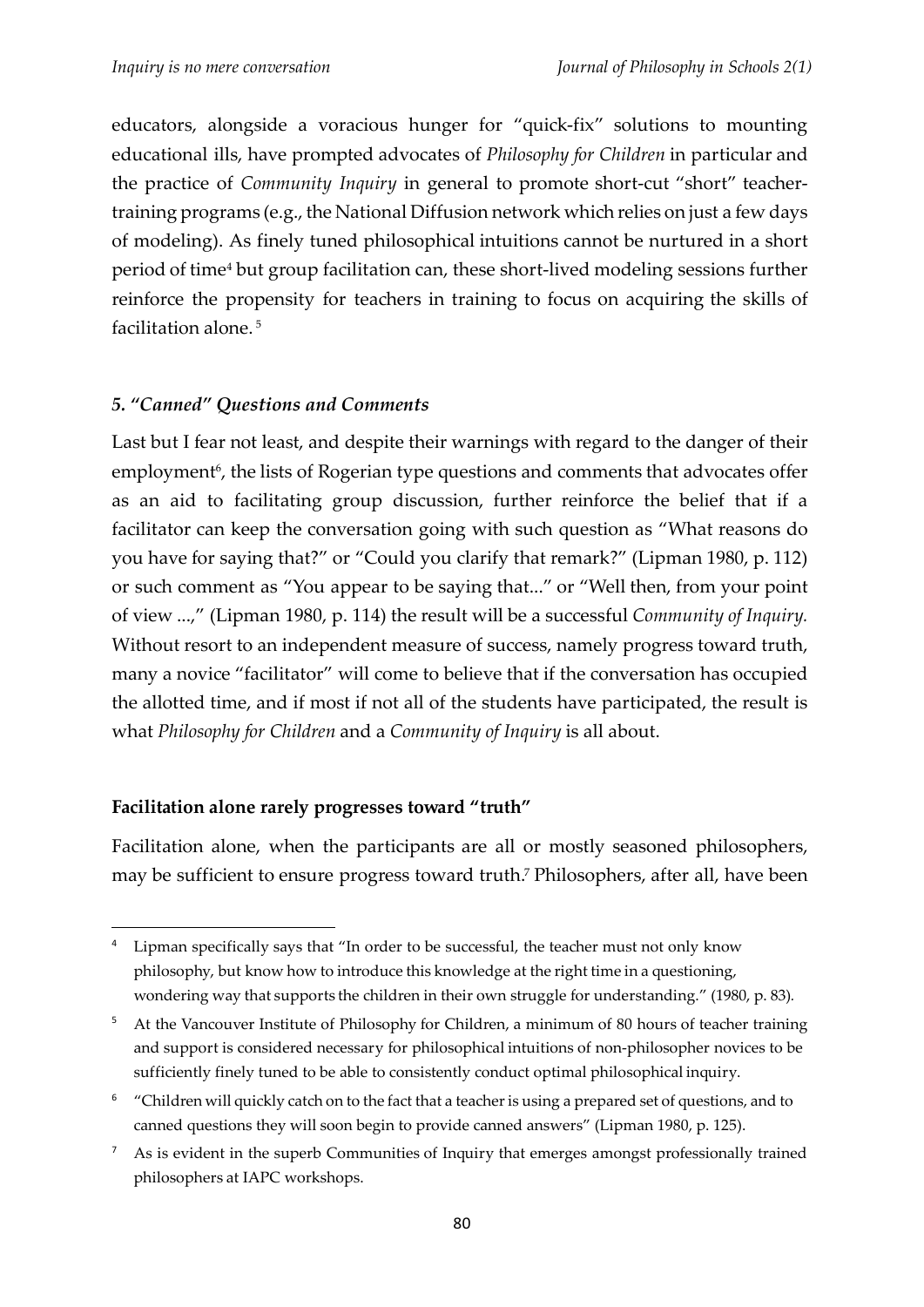professionally trained to track truth. Non-philosophers, however, have no such training and there is little reason to believe that the mere kiss of facilitation will bring them up to scratch. If that were the case, if philosophical propensity needed only grouped discussion in order to flourish, then presumably what we are attempting to import into the classroom through *Philosophy for Children* would surely occur relatively frequently outside the classroom: in the playground, for instance, or in the teacher's lounge; indeed in much of our everyday interaction. And again, if it were true that the capacity for philosophical thought were latently widespread waiting only the forum of group discussion in order to become manifest, then surely those who would be most proficient in teaching philosophy to children as well as those who would be most proficient in teaching teachers how to teach philosophy to children would not be those who have a Ph.D. in philosophy - a necessary qualification according to experts (Lardner & Moriyon 1992) - but rather those with a degree that focused on communication skills. Indeed, if philosophical propensity, intuition and insight were so easily acquired, one wonders why acquiring a philosophical Ph.D. is such a long, arduous process.

Facilitation alone is not sufficient. Simply letting a discussion follow "its course" will not create a *Community of Inquiry* for the very reason that without explicit intervention by the facilitator, the discussion will rarely follow "a course." And without "philosophical direction," the discussion will almost certainly not follow "a philosophical course." It may very well be true that the first step in successfully inducting traditional teachers into the practice of *Philosophy for Children* is to convince them to "let go of the traditional reins of authority." The next step, however, must be to help them create a new set of reins; ones that will help them (as opposed to leaving it up to the participants) to pounce on a philosophical topic when one emerges; that will help them maintain direction despite frequent digressions (as opposed to letting whatever will be, be) and give them the tenacity and insight to push toward truth the ultimate goal of the endeavour. Facilitation is hard, sometimes grueling work. More than anything else, the fact that this practice is often exhausting testifies to the truth of the claim that this is no mere letting go. On the other hand, the fact that the practice is almost always exhilarating if done successfully testifies to the reinforcing power of its goal: a step closer to truth.

## **A solution to the problem: depth, philosophical sensitivity and tenacity must be added to facilitation**

Aside from learning the "art" of facilitation, if teachers are going to become experts in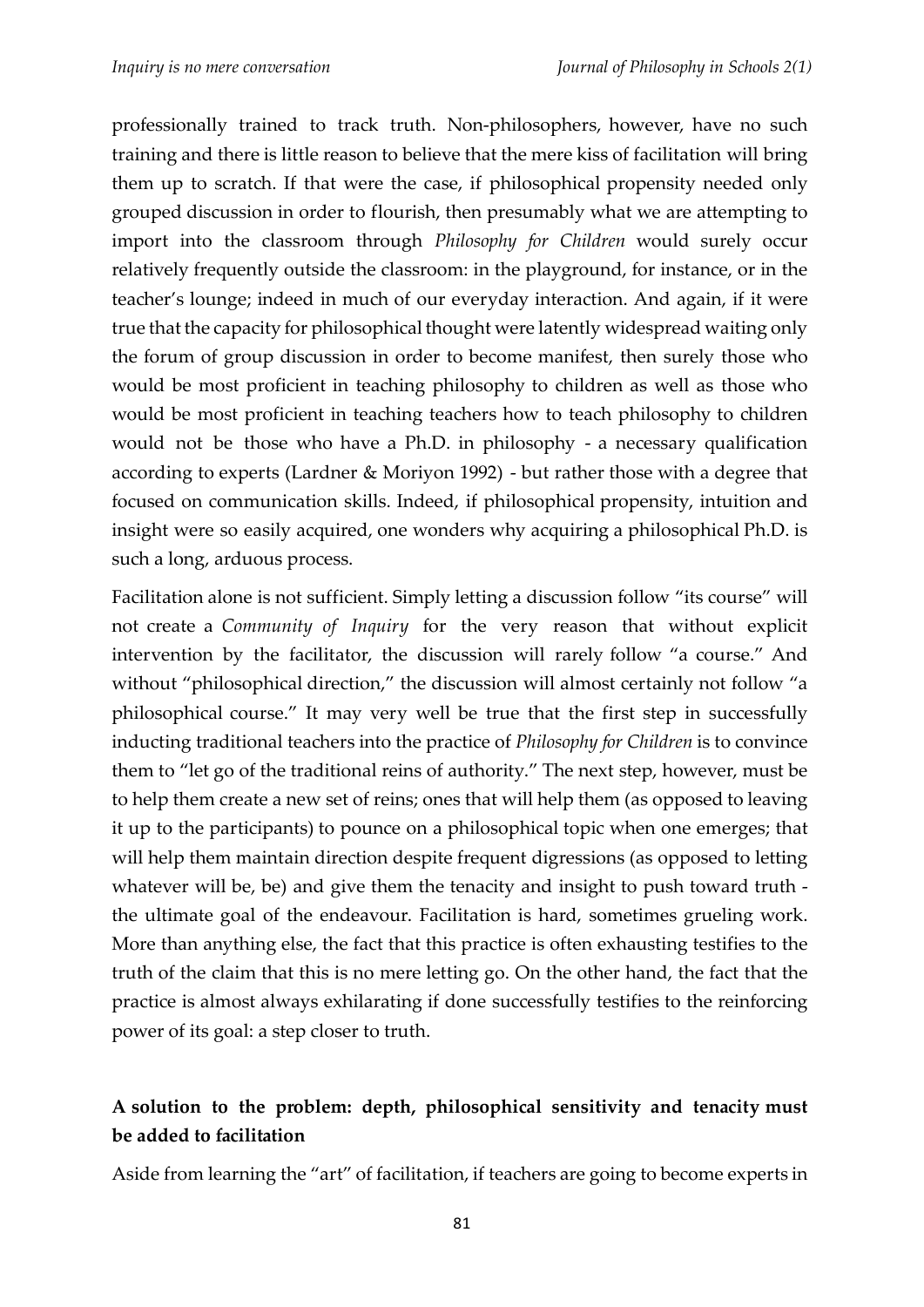leading a *Community of Inquiry,* they will need (l) specific training in pushing for depth in the dialogue, (2) assistance in becoming attuned to topics that are philosophically fruitful and (3) encouragement to maintain focus despite the frequent digressions that inevitably result from the format (e.g., students who, in waiting for their turn to talk, revert back to the points that may now be irrelevant).

#### *1. Pushing for Depth*

Aside from eliciting comments, clarification and justification, the facilitator must be encouraged to push for more in-depth thinking on the part of her/his students. That is, the facilitator needs to be persistent in ensuring that students not only justify their answers but justify their justifications, i.e. be prepared to articulate, or at least try to articulate, the thought that went into their comments. The facilitator's questions that "push" for depth are similar to, though more extensive and "deeper" than, those that "merely" promote "good thinking." One way of thinking of it is as the *second* why. Thus for example, some answers in a recent classroom discussion to the question of why people say negative things about other people's things (which related to the incident in which Gus said to Kio that her work was better) were: Gus is jealous; Gus is a show off; this was a "getting back" situation; Gus wants to be the best; Gus wants to be cool; Gus wants to push Kio around, perhaps because she is younger or perhaps because she is older, and so on. These are all plausible answers to the first level of "why." However, a "why" or a series of "whys" to *these* answers would have helped the discussion to move to a deeper level. Why do we say negative things when we are showing off? Why do we need to show off? Does it work? Does saying negative things make us feel better? If so, why does it make us feel better? If it doesn't make us feel better, why do we do it? One student said, for example, that saying negative things doesn't work anyway - that just because Gus says that hers is better doesn't mean that Kio will believe that hers is better. This comment seems obvious enough to stand on its own; on the other hand, it leads to the perplexing question of why we do these things when presumably we know perfectly well that they won't work. A cluster of follow-up questions may have led to a genuinely penetrating philosophical discussion. If Gus didn't believe that she was going to convince Kio that hers was better, why did she say that remark? What was she trying to do? Do you think she succeeded in whatever she was trying to do? Do you think it made her feel better? Might there have been an alternative course of action that would have been more successful in making her feel better - if she were jealous, or trying to show off, etc.?

If students believe that they can say whatever comes into their heads without having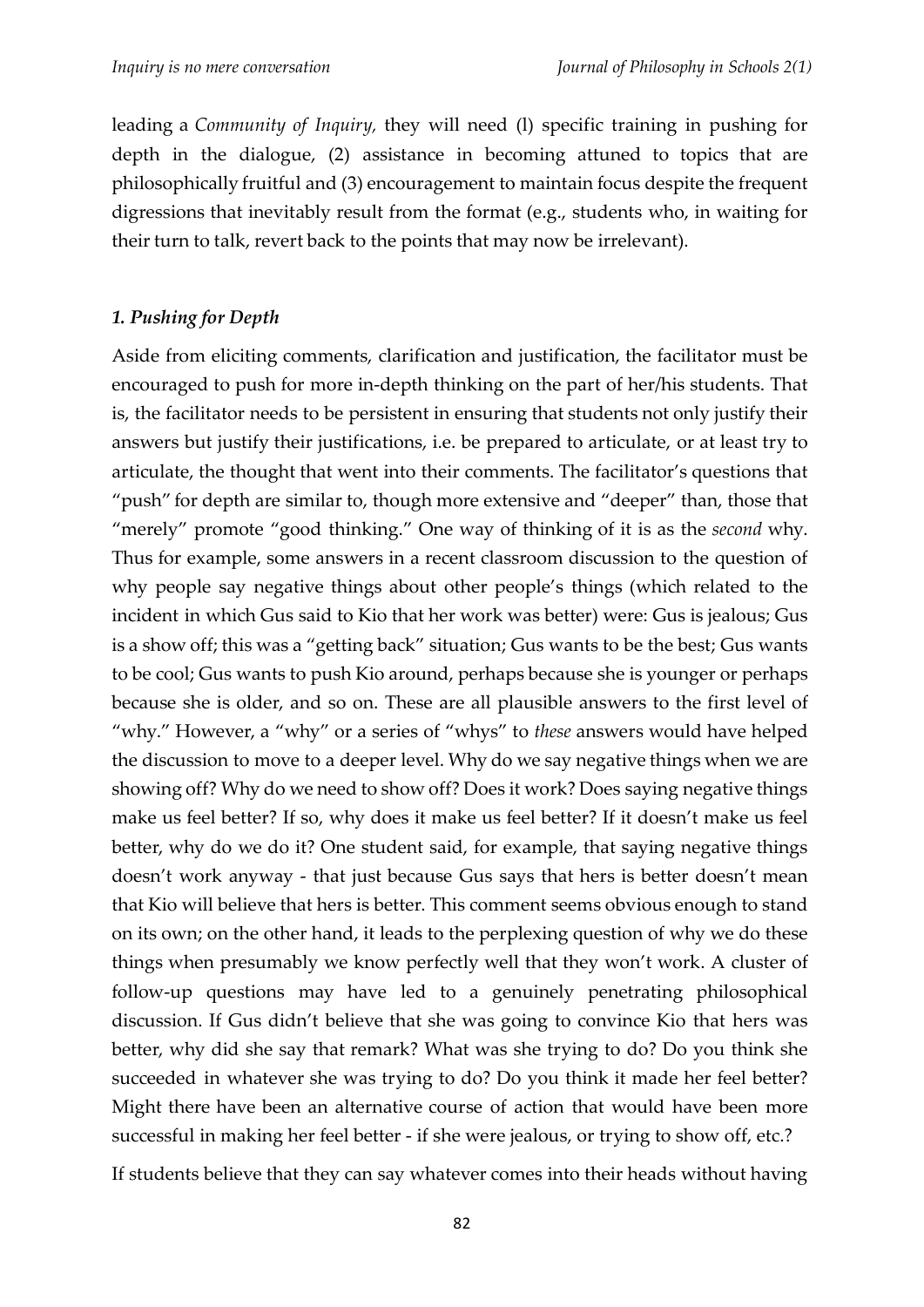to show how this is important or relevant with respect to the topic under discussion, $^s$ without having to engage in conceptual analysis, without having to back their claims with reasons, without having to worry about being consistent,<sup>9</sup> they may tend to say whatever comes into their heads, and whatever comes into their heads may very well be boring and not worth listening to! If students are going to learn that it is worthwhile listening to one another, the facilitator must ensure that what students have to say is worth hearing. **The fact that everyone has something to say that is worth listening to, <sup>10</sup> does not mean that everything that anyone says is worth hearing.** Indeed, quite the contrary. If not much thought is put into what is said, there seems little point in wasting one's time and effort in attempting to analyze content, i.e. seriously listening.<sup>11</sup> And the fact that a good deal of what people have to say (including their internal dialogue) is said without much "thought," is the very reason why programs such as P4C are so important, i.e. such programs, hopefully, will induce students to think. This, then, is the job of the facilitator: to ensure that s/he is merciless in insisting that students are prepared to lay bare the thought process behind what they say. When they become aware that this is the environment into which they speak, they will be more apt to do some thinking before they open their mouths, i.e. what will come out of their mouths will be worth listening to.

Having said that the facilitator must be ruthless in ensuring quality of thought, relevance, consistently (or the awareness of the lack thereof) with the thoughts of others as well as the topic under discussion, the facilitator must also create an environment which is "relatively" risk-free. If students believe that they will be "crucified" or ridiculed or embarrassed if they are not able to do what in fact they are not yet able to do, i.e. think well, they may be reluctant to speak up in class at all and then the whole process will come to a grinding halt. So the facilitator needs to be merciful with regard to the quality of what is actually said while being merciless with regard to the attempt for depth. This is serious business; all earnest attempts to come to grips with the issue - regardless of their seeming audacity - are welcome; mere input in order to join "the chatter" is not. The point of this exercise is not for students to find their silent voices; the point is to push for depth in reasoning. The easiest way for a facilitator to create an environment that elicits depth of thought is to "jump in

1

<sup>&</sup>lt;sup>8</sup> Which shows how important it is for focus to be maintained on one specific topic (point no. 3).

<sup>&</sup>lt;sup>9</sup> Again this reinforces the importance of maintaining a focus on one clear topic.

<sup>&</sup>lt;sup>10</sup> And I believe this to be a fact.

<sup>&</sup>lt;sup>11</sup> With the obvious exception that "seriously" listening may seduce another into "really" thinking about what she/he is saying.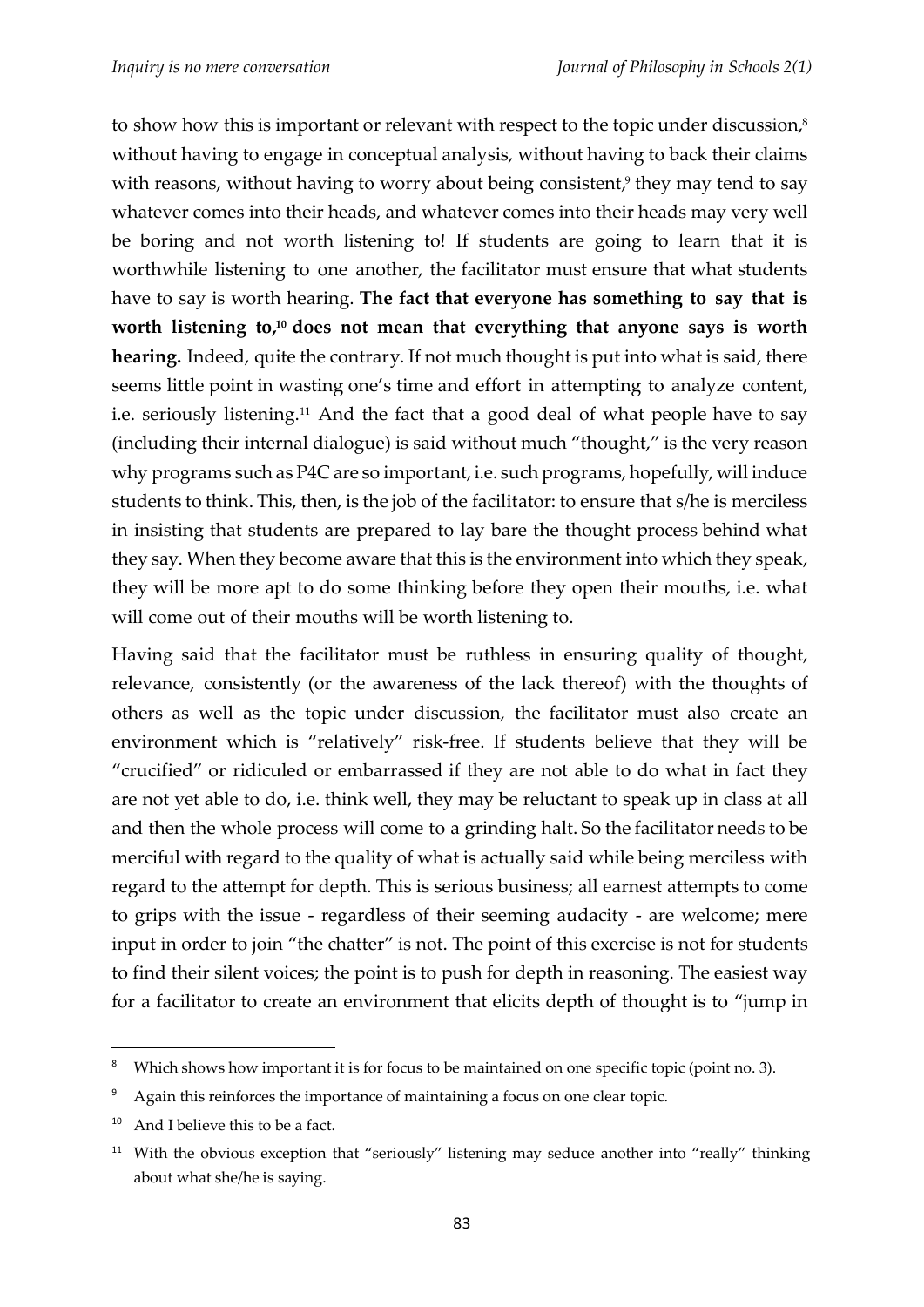there with them." This is a question to which the facilitator herself does not know the answer <sup>12</sup> (which is one reason why philosophical topics are particularly fruitful as a focus of a *Community of Inquiry)* but it is a question that can initiate a fascinating exploration which the facilitator is prepared to lead<sup>13</sup>. Since this exploration is important, it is critical that, as team leader, the facilitator get the best out of every team member severally and collectively.

#### *2. A Philosophical Topic*

1

Ronald Reed, writes in his article "On the Art and Craft of Dialogue,"

What is essential then to the process of inquiry is what Alfred North Whitehead termed "scholarly ignorance". If the traditional classroom prizes the accumulation of information, the community of inquiry must prize its own ignorance. The very recognition that there is something we do not know, that there is something important to be gained by the process, is what gives the community its existence. (Reed 1992b, p. 150)

This need for "scholarly ignorance," perhaps more than anything else justifies the inclusion of philosophy within an already overcrowded curriculum. In virtually every other subject, the teacher has information to impart or a point to get across. S/he is the authority.Even if s/he tries to utilise the*Community of Inquiry* method within the confines of another subject, the reformulation of questions so that it has a philosophical bent may be necessary if the community is to generate the enthusiasm of genuine inquiry. Non-philosophical questions tend to have definitive answers that usually cannot be decided through dialogue alone. Dialogue on these sorts of questions, i.e. non-philosophical ones, will result in a series of conjectures which may or may not be fruitful and, in any case, will usually require a follow up with empirical investigation or the acquisition of concrete knowledge if progress toward truth is to be attained. As well, use of the *Community of Inquiry* when focusing on nonphilosophical issues must be done with extreme care as it may lead to resentment of the method rather than a piquing of interest. If the teacher already has the answer, why should the students waste time inquiring about something that the teacher

<sup>&</sup>lt;sup>12</sup> This assumption is a great "leveler" and automatically lowers the risk.

<sup>&</sup>lt;sup>13</sup> Being "team leader" means that, in the name of the team's pursuit of truth, the leader wants to ensure that s/he gets the best from all the participants.That is why the leader doggedly searches for the thought behind the comment; not because s/he is picking on any individual. And in any case, since s/he will be "picking" on everyone, s/he will be perceived to be picking on no one.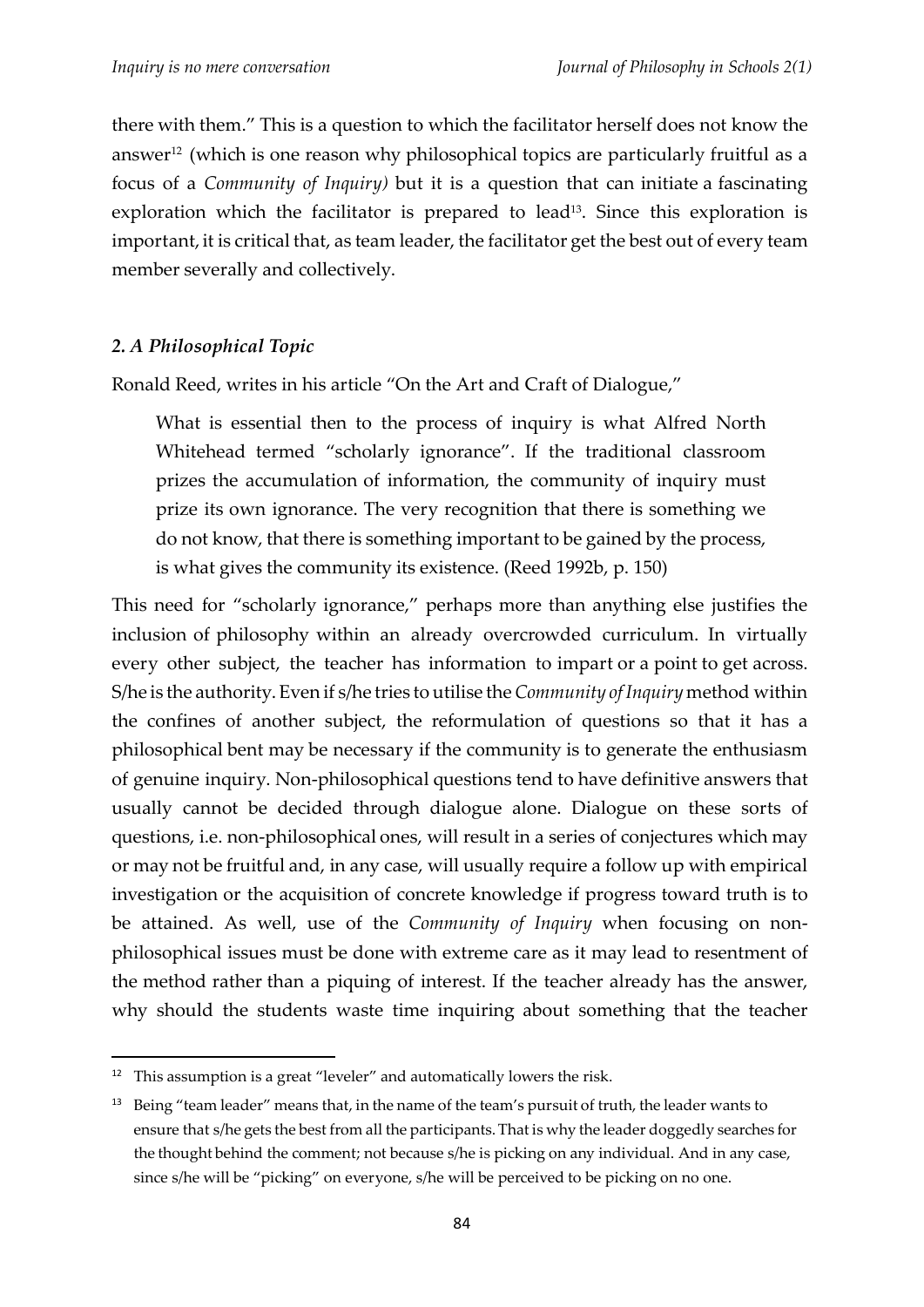#### already knows and who, with very little effort, could communicate?

A philosophical focus is unique in the ease with which an atmosphere of "scholarly ignorance" all around can be created and is thus, par excellence, a focus that is generative of genuine inquiry that can be enthusiastically and authentically modeled by the facilitator. Non-philosopher facilitators, therefore, must be specifically trained and aided, i.e. outside of and apart from the modeling arena, to distinguish questions which are philosophically fruitful from those which are not (see for example Focus Sheets in appendix II). <sup>14</sup> A question such as "why did he say `shut up'?" for instance, would be of little value as a focal point of inquiry if it remained on the empirical psychological level with conjectures such as "perhaps he was upset;" "perhaps he had a grudge," etc. These are questions to which we cannot possibly know the answer unless we have access to the facts of the situation. The real fruit of such questions, rather, lie in their philosophical base namely in such musings as why we say unpleasant things to one another or what role the response "shut up" seems to play in North American interpersonal interaction, and so on. Since this is a question to which no one, including the teacher, knows the answer, but since this is a question to which in-depth dialogical inquiry will nonetheless bring genuine insight,<sup>15</sup> this is a question which will promote in-depth reasoning both severally and collectively.

#### *3. Finding and Maintaining Direction*

1

In and of itself, a complete change of topic is not an illegitimate move in an inquiry process. If the initial topic does not seem very fruitful and a far more interesting topic comes up, the community ought to feel free to follow this new lead. There is a danger, however, if this happens too frequently. As has already been stressed, participants of

<sup>&</sup>lt;sup>14</sup> Suggesting that non-philosophers can, with sufficient preparation, be prepared to translate the questions offered by the students into philosophical themes at the time they are offered (as is done at IAPC and is suggested in many teacher-training manuals) is asking too much. As a matter of course, question picking and philosophical discussions should take place at different times so that teachers have an opportunity to reflect on the potential philosophical content of the question picked for discussion by the students. Routinely filling out "Focus Sheets" can be helpful (see appendix 11). A useful enterprise is also to have teachers bring questions offered by students to a teacher "Community of Inquiry" and have the group suggest associated philosophical questions and discuss why they are fruitful (along side an on-going discussion of what distinguishes a philosophical from a non-philosophical discussion). Teachers should also be encouraged to seek help from one another should they be confronted with a question that they think lacks philosophical potential.

<sup>&</sup>lt;sup>15</sup> This may, interestingly, turn out to be a helpful partial definition of a "philosophical question."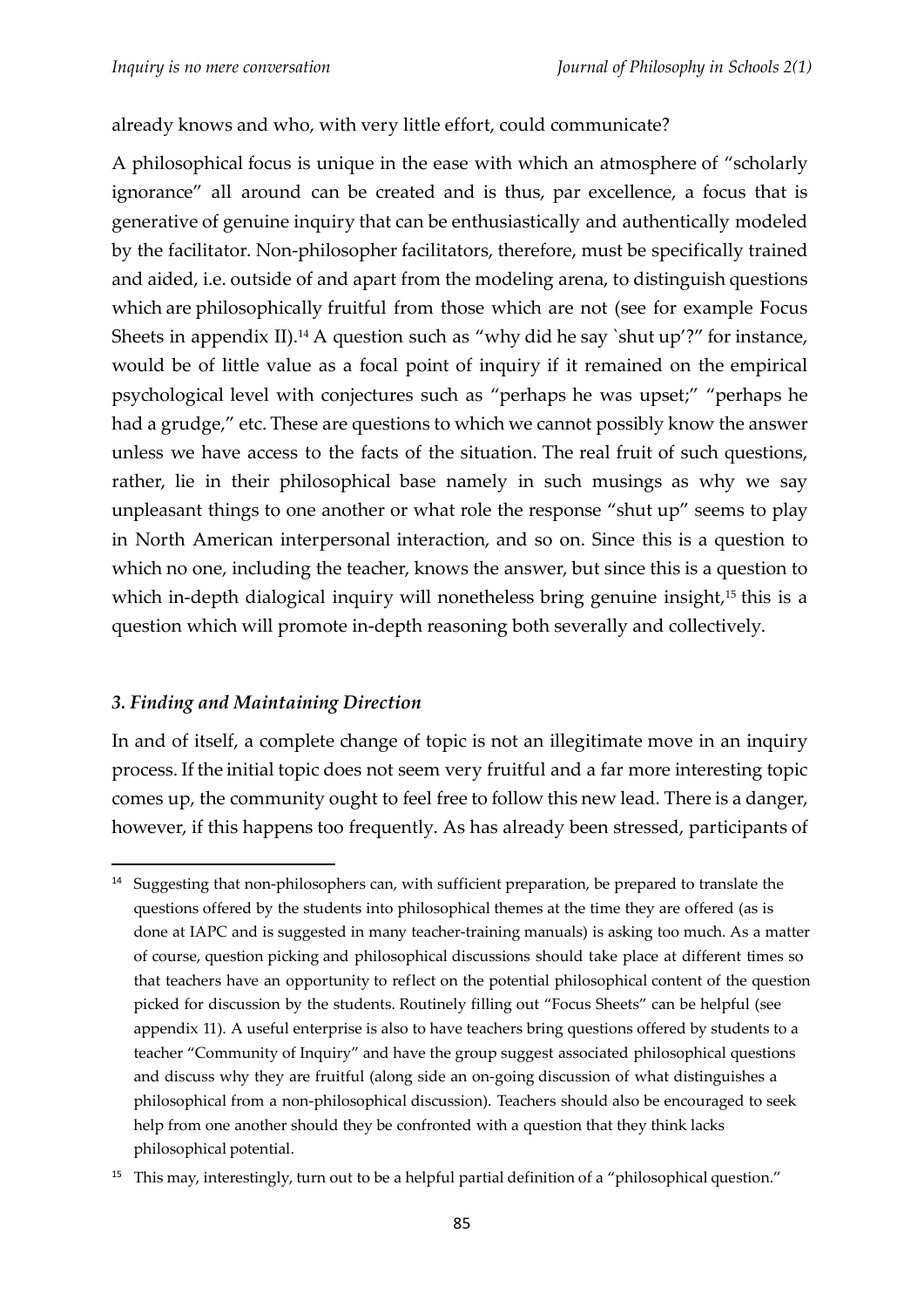**.** 

a *Community of Inquiry* must come to believe that, aside from being enjoyable in and of itself, the process is productive and that the result is a product of the process. This point can best be understood against the background of a larger philosophical picture. Through the process itself, youngsters will learn to listen to the points of view of others, to self-correct in light of countervailing evidence, to enjoy the liberating impact of trying out new thoughts, they will learn that it is important that opinions be justified, that reasons be offered for suggested courses of action and that not any reason is acceptable and so on. However, **the discussion has to go somewhere and where it goes must be in the direction of truth**. <sup>16</sup> However, in order for a *Community of Inquiry* to successfully produce a product, it will generally have to retain focus on a single philosophical issue that is either explicitly or implicitly contained in the original question.<sup>17</sup> This is the job of the facilitator.

The best way for non-philosophers to find and maintain focus on a fruitful topic is to have the discussion on a day following the reading of the novel and the picking of a question. That way, before any discussion begins, the facilitator has time to reflect on the philosophical puzzles imbedded in the question picked and hence can have a "Guiding Ideal" by which to monitor her own responses. <sup>18</sup> The facilitator ought nevertheless to keep in mind that "Guiding Ideals" are dangerous for two reasons. The most obvious one is that they may prompt the facilitator to "control" the direction of the discussion from the outset and hence steal the discussion from the participants. Constant maneuvers such as this may not only lead participants to believe that they are being manipulated by a hidden agenda but may also undermine the participants' own belief that they themselves can, with some patience, track truth. This in turn will preclude the development of the sort of self-confidence that is essential for transfer

<sup>16</sup> Lipman similarly points out in *Philosophy in the Classroom,* that "if (students) find that the teacher will put up with aimless discussion, they will continue to ramble on pointlessly until they get bored" (1980, p. 92).

<sup>&</sup>lt;sup>17</sup> This is in direct contradiction to Ron Reed's claim that the Community of Inquiry must resemble the free flow of conversation rather than that of dialogue which requires that participants stay on task. Ron argues, in many ways convincingly, in favor of a conversation orientation as it is more sensitive to the interests of the students as well as the fact that it requires an active and continual involvement of the participants as opposed to the greater dependency that task-orientated dialogue requires. (see Reed 1992a).

<sup>&</sup>lt;sup>18</sup> For example if the question is "why does Seth make fun of Elfie?" related philosophical puzzles to which a facilitator might be alert are: What is the difference between making fun of someone and just being mean? What is the difference between making fun of someone and having fun with someone? Why do we call making fun of someone "making fun"? If the intent is to make people laugh at someone, why would we want others to laugh at someone?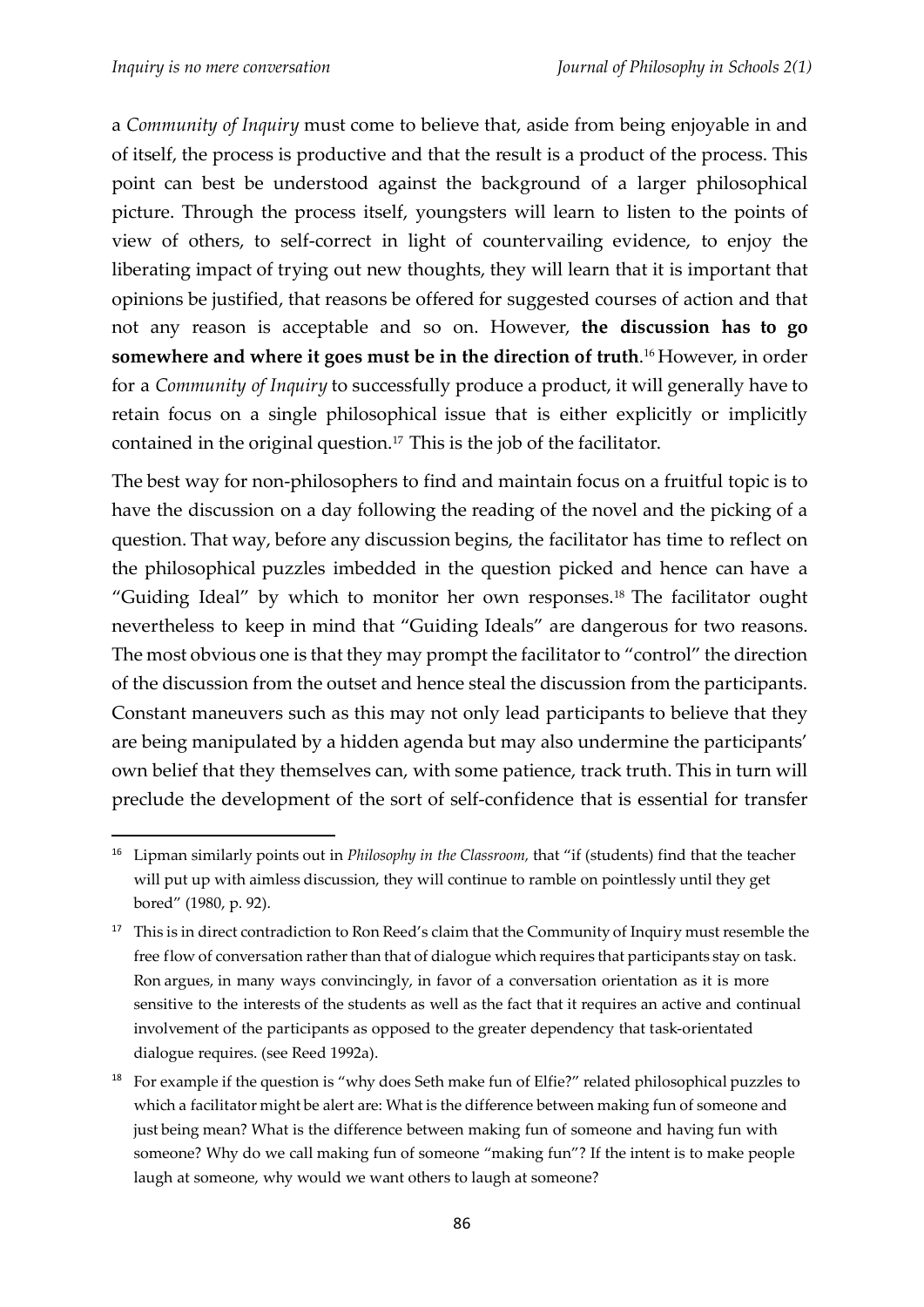1

outside of the classroom, i.e. for genuine philosophical reflection outside the P4C setting. The second danger of formulating a "Guiding Ideal" is that it may blind the facilitator to other philosophical puzzles embedded in the question and short-circuit an alternative perhaps more fruitful and relevant discussion. All of which is to say that facilitating a community of inquiry is a genuine art. If the facilitator can remember that progress toward truth is the goal but that it is a goal that can only be reached through the efforts of the participants, she may be able to facilitate the tracking of truth by keeping in mind the former point while allowing the discussion considerable "slack" by keeping in mind the latter. I suppose the moral of the story is that the facilitator ought to feel a constant source of tension as a result of being continuously pulled between the two ideals of "truth" and "participant autonomy."

Having said that facilitators ought to have a range of topics in mind so as to be able to "see" a fruitful topic when it emerges, it needs to be emphasized that the facilitator ought never either to have a lesson in mind nor seize an opportunity to create a lesson. This can be hard as so many opportunities to "teach" seemingly important lessons arise. However, the facilitator must be resolute in not giving in to this temptation. Given the topic, let us say, of why people make fun of other people, the facilitator may be tempted to enhance empathy and thereby decrease the incidents of this sort of behaviour by asking participants what they think people feel like when they are made fun of.<sup>19</sup> What it feels like to be made fun of, however, is a different topic from why someone might want to make fun of some else and focusing on the former may hinder reflection on the latter. Reflection on the latter, however, may be necessary for genuine behaviour modification. After being asked to focus on what it feels like to be made fun of, children will get the message loud and clear that such behaviour is wrong. Given that this is the case, and given that this is the message that a very important authority figure is trying to transmit, it would take a very self-confident child indeed to admit even to her/himself that he/she is ever guilty of such behaviour. The result may be that the discussion reinforces a kind of simplistic self-deception: it is always someone else who engages in such behaviour and the reason that others behave in such a despicable manner is because they are mean people. The reality, of course, is very different. Most if not all children engage in such behaviour at one time or another. However, if children are going to get control of this sort of behaviour, i.e. gain the capacity of self-restraint, they are going to have to recognize when they

<sup>&</sup>lt;sup>19</sup> Asking what it feels like to be made fun of is not a philosophical question. Asking the difference between making fun of someone and having fun with someone is. The subtlety of this difference reinforces the need to help novice facilitators hone their philosophical intuitions.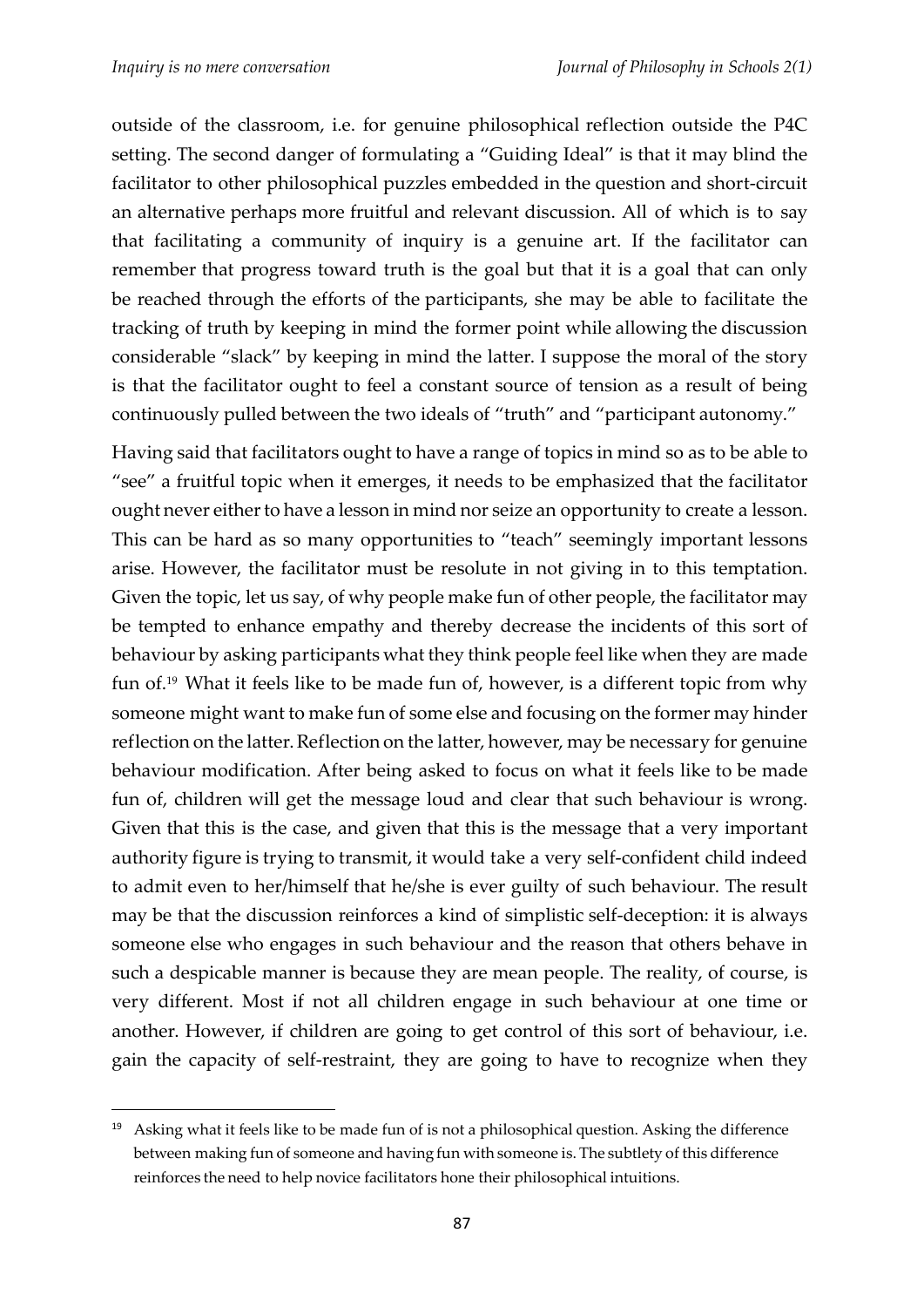engage in such behaviour and why they do, i.e. they are going to have to analyze in some detail why generally pretty decent people behave in unkind ways towards others. If they get the idea from the outset that the facilitator and/or the rest of the group think that only really mean kids engage in such behaviour, it will be hard for them to honestly think about the topic let alone honestly discuss it.

When guiding - though not controlling-the direction of a philosophical discussion, it may be helpful to remember that while empathy is presumed to be an indirect payoff of participating in the community of inquiry, the direct payoff of philosophical discussion is understanding or philosophical insight. A facilitator's own interest in the perplexity of the question may be the best guide in philosophical discussions.

### **Summary**

If a community of inquiry is to be successful both in its main goal of moving toward truth and its side goals of enhancing good thinking and developing good character, it will require the firm guidance of an ever vigilant facilitator who maintains direction and forces depth with respect to the philosophical truth toward which the inquiry points. After a good deal of practice in facilitating discussion so as to maximize student autonomy, novice facilitators will need assistance in the delicate art of picking up the reins of direction once more; not in order to impart truth which in any case is equally unknown to the facilitator as it is to the participants, but in order to ensure progress toward the goal which ultimately makes the endeavor worthwhile.

The novice facilitator must always keep in mind that her long term goal is to be much more than a facilitator. She must also be a model in her passion for truth; a dictator in her demands for excellence in reasoning; a philosophical sensitizer in demonstrating a capacity to focus on the philosophically fruitful; and a leader in ensuring that direction is maintained. We will do the novice no small favour by letting them know at the outset that "inquiry is not mere conversation" and that "facilitation of inquiry is hard work!"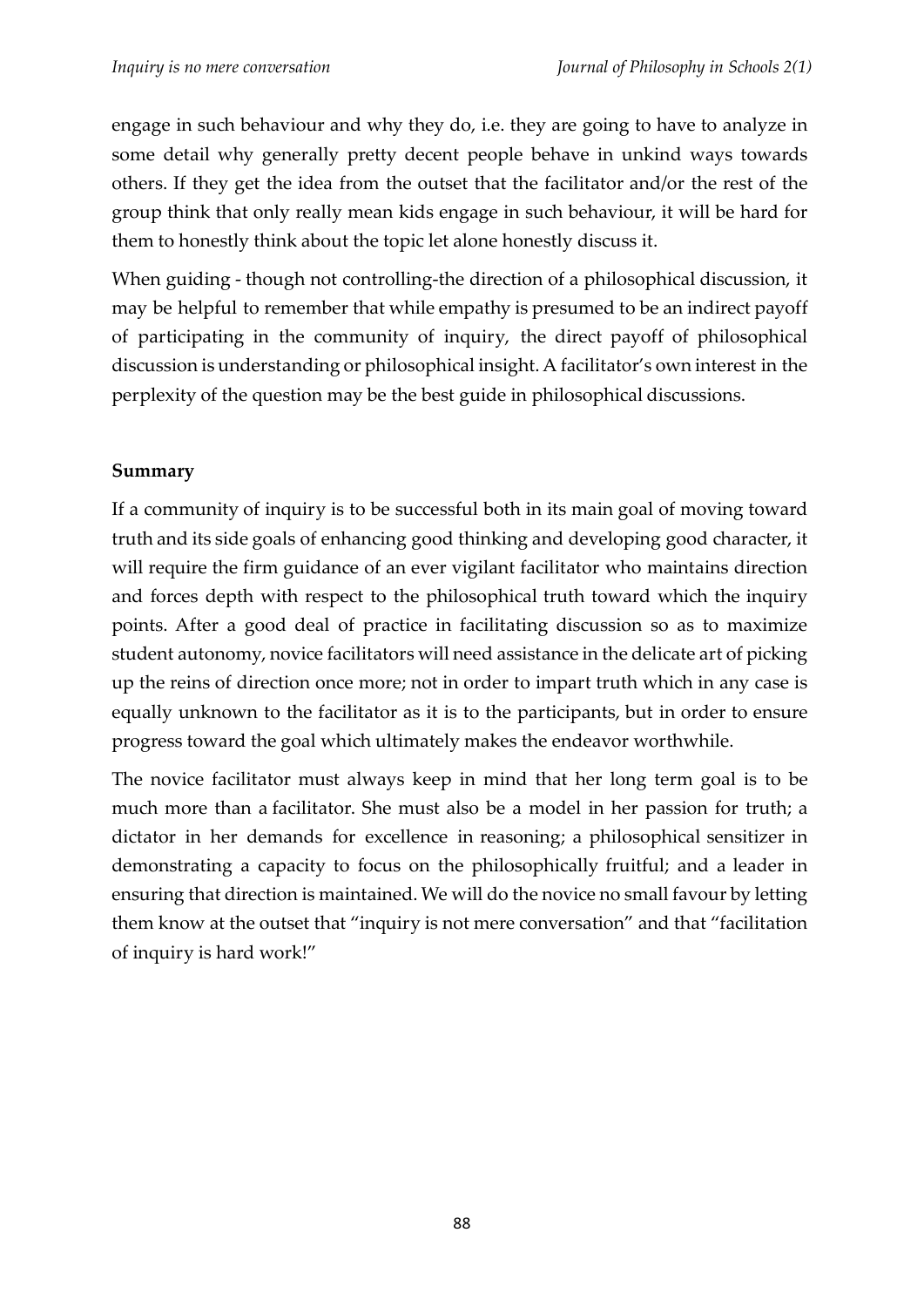#### **References**

- Gardner, S& Leask, A (2014) *Tinker thinkers*. Enable Training and Consulting, Milton, Ontario.
- Gardner, ST (2009) *Thinking your way to freedom: A guide to owning your own practical reasoning*. Temple University, Philadelphia, PA.
- Lardner, A & Moriyon, F (1992) Bringing inquiry to the schools: An overall framework for teacher guides. Unpublished document,
- Lipman, M (1980) *Philosophy in the classroom*. Temple University Press, Philadelphia, PA.
- Lipman, M (1988) *Philosophy goes to school*. Temple University Press, Philadelphia, PA.
- Reed, R (1992a) Inventing a classroom conversation. In A Sharp & R Reed (eds), *Studies in philosophy for children: Harry Stottlemeier's discovery*. Temple University Press, Philadelphia, PA, pp. 158-164.
- Reed, R (1992b) On the art and craft of dialogue. In A Sharp & R Reed (eds), *Studies in philosophy for children: Harry Stottlemeier's discovery*. Temple University Press, Philadelphia, PA, pp. 147-157.
- Sharp, A (1992) A letter to a novice teacher: Teaching Harry Stottlemeier's discovery. In A Sharp & R Reed (eds), *Studies in Philosophy for Children: Harry Stottlemeier's discovery*. Temple University Press, Philadelphia, PA, p. 168.
- Weber, B & Gardner, ST (2009) 'Back to the future' in philosophical dialogue: A plea for changing P4C teacher education. *Analytic Teaching and Philosophical Praxis,*  29(1), pp. 25-30.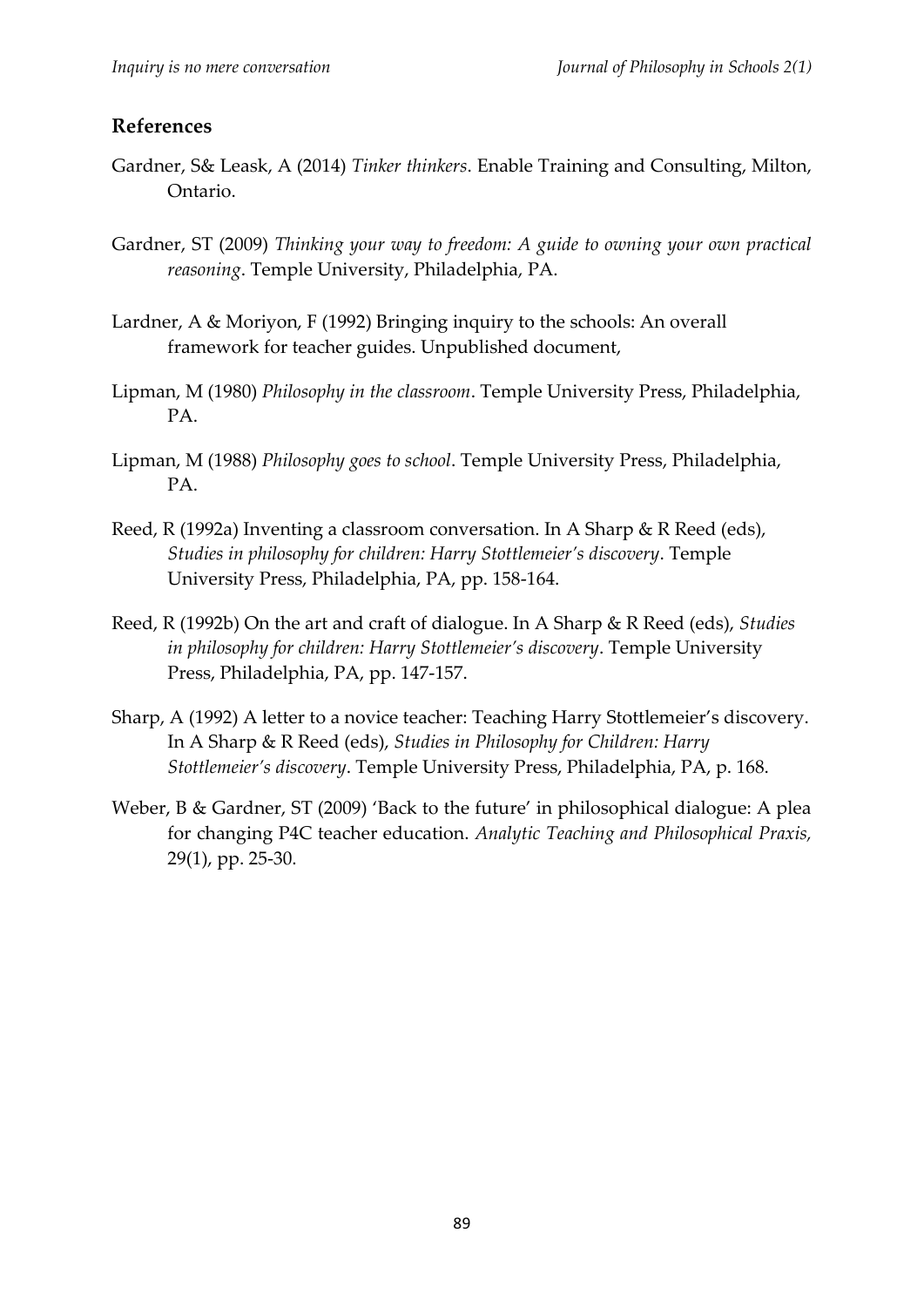| Kinds of                                                           | $\mathbf{1}$                                                                                                                                               | $\mathbf{2}$                                                                                                                                                                                                                                                                                                                                                              | 3                                                                                                                                                                                                                                                                                                                             | $\overline{\mathbf{4}}$                                                                             | 5                                                                                                                                                      | 6                                                                                                                                                      |
|--------------------------------------------------------------------|------------------------------------------------------------------------------------------------------------------------------------------------------------|---------------------------------------------------------------------------------------------------------------------------------------------------------------------------------------------------------------------------------------------------------------------------------------------------------------------------------------------------------------------------|-------------------------------------------------------------------------------------------------------------------------------------------------------------------------------------------------------------------------------------------------------------------------------------------------------------------------------|-----------------------------------------------------------------------------------------------------|--------------------------------------------------------------------------------------------------------------------------------------------------------|--------------------------------------------------------------------------------------------------------------------------------------------------------|
| Pedagogical<br><b>Discourse</b>                                    | <b>Facilitated</b><br><b>Conversation</b>                                                                                                                  | <b>Community of Inquiry</b>                                                                                                                                                                                                                                                                                                                                               | <b>C.I. Modelled Discussion</b><br>(issue decided)                                                                                                                                                                                                                                                                            | <b>C.I. Modelled</b><br><b>Discussion</b>                                                           | <b>Debate</b><br><b>Discussion</b>                                                                                                                     | <b>Didactic Teaching</b>                                                                                                                               |
|                                                                    |                                                                                                                                                            |                                                                                                                                                                                                                                                                                                                                                                           |                                                                                                                                                                                                                                                                                                                               | <i>(outcome)</i><br>decided)                                                                        |                                                                                                                                                        |                                                                                                                                                        |
| $\mathbf{A}$<br><b>Group Dynamic</b>                               | facilitator models<br>active listening:<br>ensures that multiple<br>viewpoints are aired<br>and that opinions are<br>supported                             | • facilitator models active listening; ensures that<br>multiple viewpoints are aired and that opinions<br>are supported and tested for their adequacy<br>• facilitator helps focus on one topic and assists in<br>achieving depth - in tracking toward truth                                                                                                              | Same as CI except facilitator<br>decided topic                                                                                                                                                                                                                                                                                | teacher airs<br>multiple<br>viewpoints with<br>the view to<br>correcting<br>flawed<br>understanding | speakers advocate one<br>point of view, each<br>hoping to win the day                                                                                  | • teacher attempts to<br>transmit knowledge<br>through verbal<br>explanation<br>• books might be<br>classed in this<br>category                        |
| B<br><b>Skill Acquired</b>                                         | • rhetoric and listening<br>$\bullet$ genuine<br>communication<br>• the importance of<br>reasons<br>• the creative<br>importance of<br>listening to others | •rhetoric and listening<br>• genuine communication<br>• the importance and difficulty of good reasoning<br>• the creative importance of listening to others<br>• the importance of genuine co-operative inquiry                                                                                                                                                           | same as CI (unless the issue<br>becomes polarized)                                                                                                                                                                                                                                                                            | rhetoric and<br>listening                                                                           | rhetoric and listening to<br>rebut                                                                                                                     | enhanced capacity to<br>concentrate                                                                                                                    |
| $\mathbf C$<br><b>Knowledge and</b><br>Understanding               | moderate acquaintance<br>of viewpoint of others                                                                                                            | • a comprehensive picture of the complex issues<br>related to one topic or a set of related topics that<br>are relevant and pertinent to the student's own<br>life and the way s/he sees the world<br>• a fairly in-depth acquaintance of viewpoint of<br>others                                                                                                          | • a comprehensive picture of<br>the complex issues<br>surrounding a topic that the<br>instructor believes is<br>important. Discussion may<br>not make it relevant (unless<br>the issue becomes polarized)                                                                                                                     | In-depth<br>knowledge and<br>understanding of<br>lesson to be<br>learned                            | ·polarized positions<br>mean less<br>understanding of the<br>viewpoints of others<br>·false dichotomy may<br>result in false<br>confidence in solution | $\bullet$ maximum amount of<br>knowledge potentially<br>transferred<br>• understanding may be<br>in questions                                          |
| D<br><b>Value Acquisition</b><br>and Character<br><b>Formation</b> | • respect for persons as<br>independent thinkers<br>·impulse control<br>•courage<br>• empathy                                                              | •respect for persons as independent thinkers and<br>for their capacity to creatively co-operate in<br>tracking toward truth<br>• an inquiring mind, the capacity to see the<br>potentially complex in the mundane<br>•empathy<br>•impulse control<br>• self-correction<br>$\bullet$ courage<br>·patience/perseverance<br>$\bullet$ integrity<br>·competent value assessor | • respect for persons as<br>independent thinkers and for<br>their capacity to creatively co-<br>operate in tracking toward<br>truth<br>• self-correction<br>$\bullet$ empathy<br>$\bullet$ courage<br>·patience/perseverance<br>N.B. All of the above may be<br>confined to academia. (Unless<br>the issue becomes polarized) | respect for<br>authority                                                                            | arrogance or timidity                                                                                                                                  | •respect for authority<br>·may shake the<br>confidence in the<br>students' capacity to<br>grasp the vastness and<br>complexity of<br>knowledge offered |

# **Appendix 1**